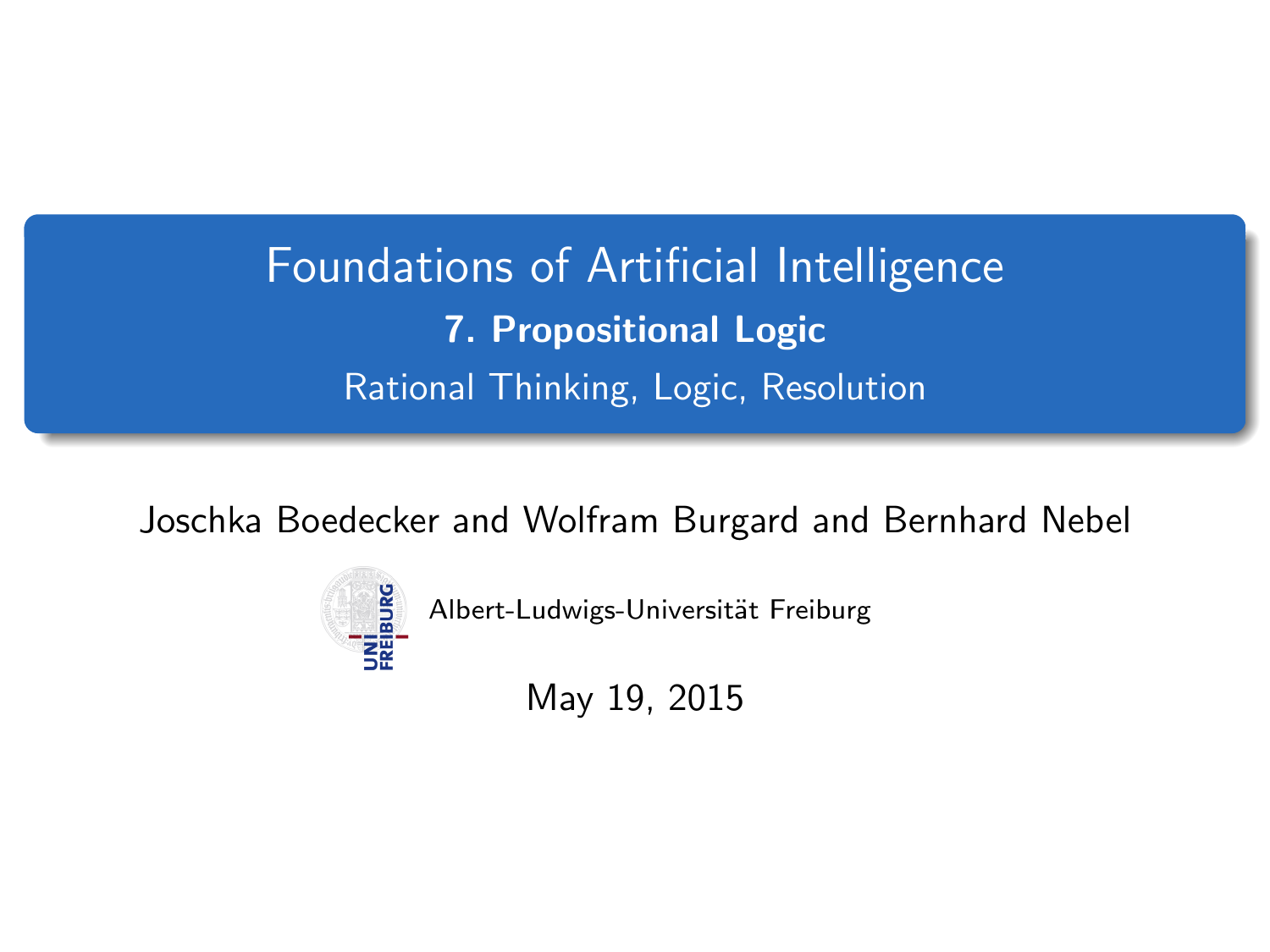#### [Agents that Think Rationally](#page-2-0)

- [The Wumpus World](#page-5-0)
- 3 [Propositional Logic: Syntax and Semantics](#page-10-0)
- 4 [Logical Entailment](#page-17-0)
- 5 [Logical Derivation \(Resolution\)](#page-23-0)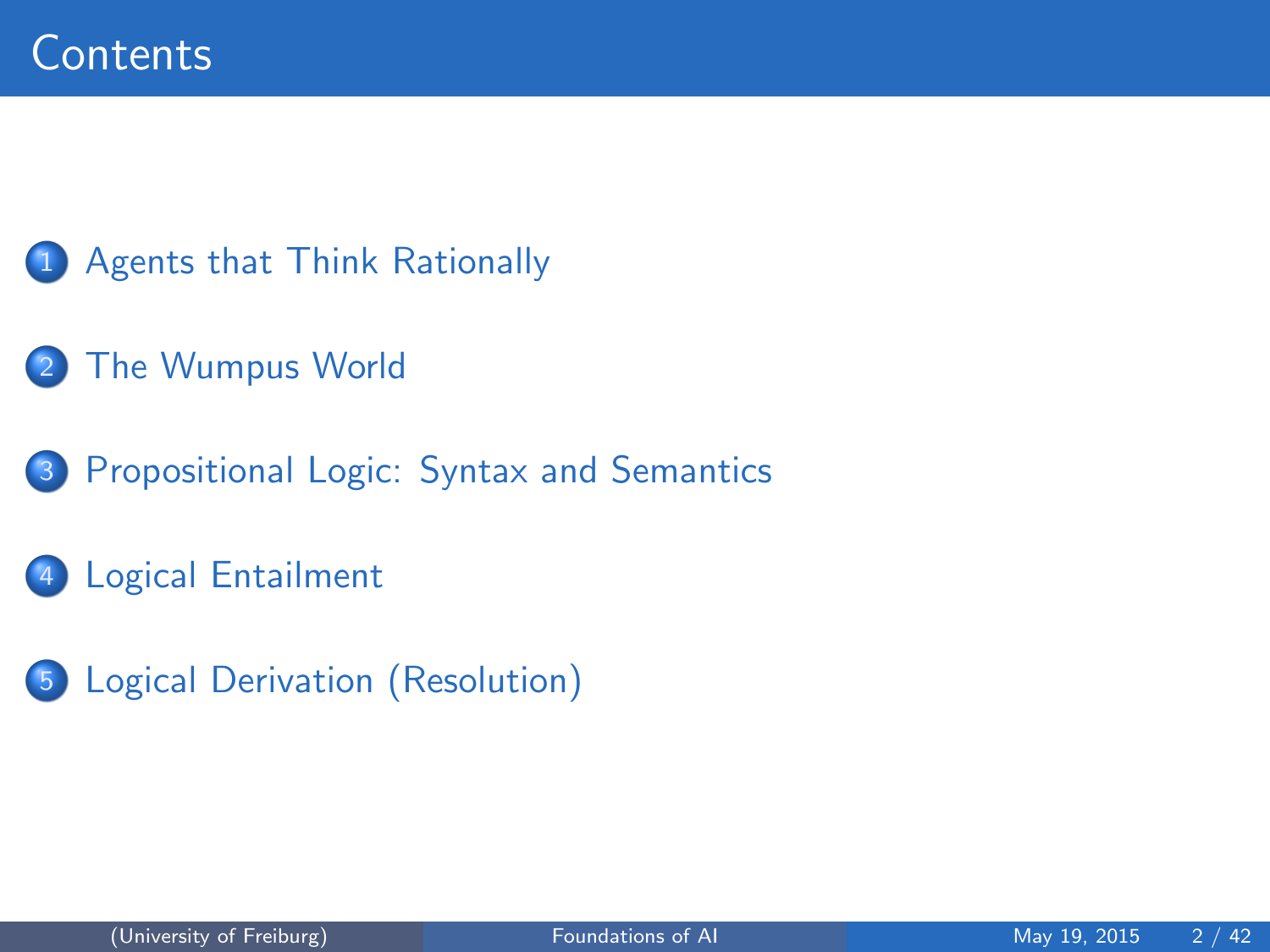- <span id="page-2-0"></span>**•** Until now, the focus has been on agents that act rationally.
- Often, however, rational action requires rational (logical) thought on the agent's part.
- To that purpose, portions of the world must be represented in a knowledge base, or KB.
	- A KB is composed of sentences in a language with a truth theory (logic), i.e., we (being external) can interpret sentences as statements about the world. (semantics)
	- Through their form, the sentences themselves have a causal influence on the agent's behavior in a way that is correlated with the contents of the sentences. (syntax)
- $\bullet$  Interaction with the KB through ASK and TELL (simplified):  $Ask(KB,\alpha) = yes$  exactly when  $\alpha$  follows from the KB  $TELL(KB,\alpha) = KB'$  so that  $\alpha$  follows from KB'  $FORGET(KB,\alpha) = KB'$  non-monotonic (will not be discussed)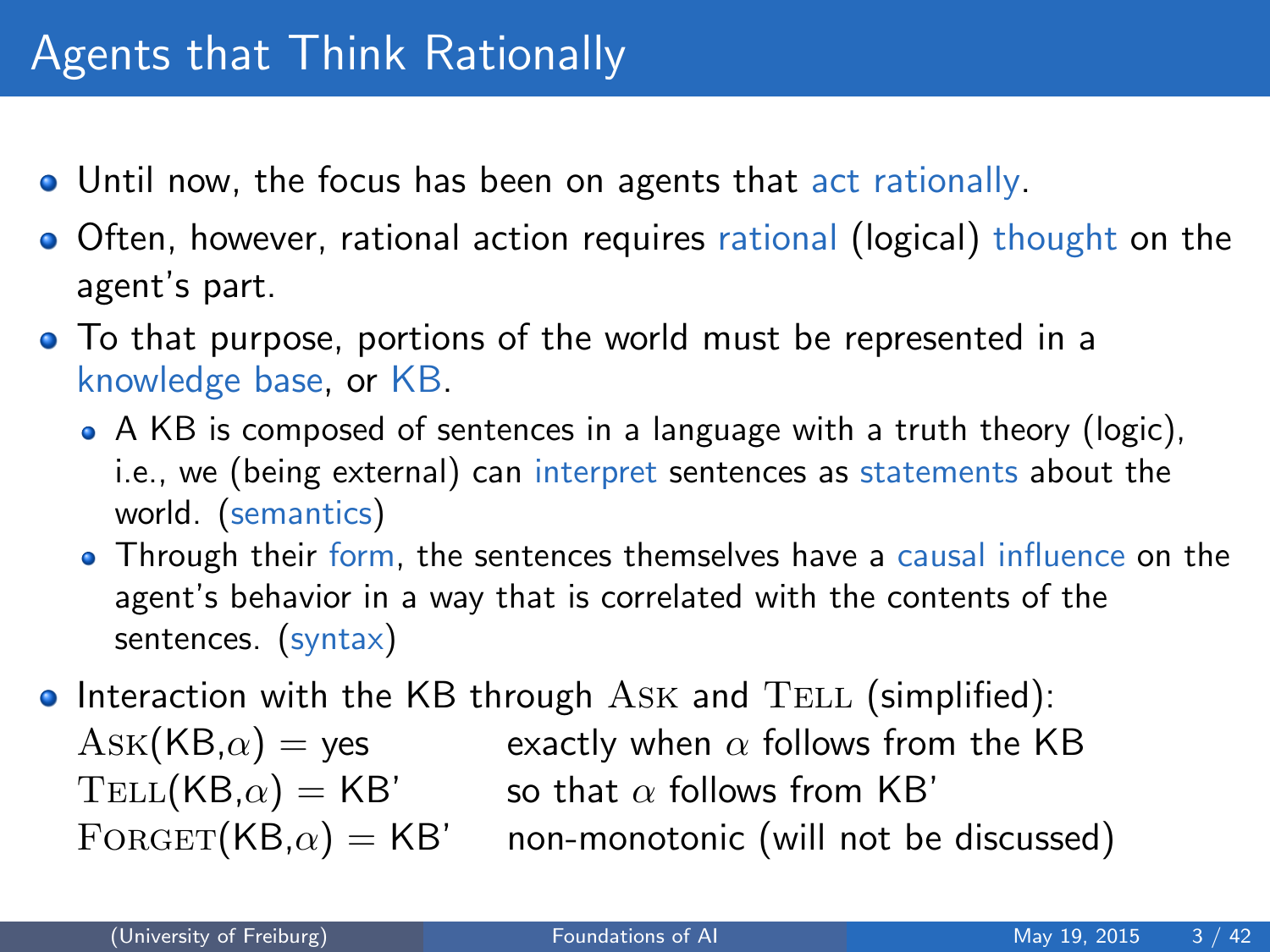# 3 Levels

In the context of knowledge representation, we can distinguish three levels [Newell 1990]:

Knowledge level: Most abstract level. Concerns the total knowledge contained in the KB. For example, the automated DB information system knows that a trip from Freiburg to Basel SBB with an ICE costs 24.70  $\in$ .

Logical level: Encoding of knowledge in a formal language. Price(Freiburg, Basel, 24.70)

Implementation level: The internal representation of the sentences, for example:

- As a string ''Price(Freiburg, Basel, 24.70)''
- As a value in a matrix

When  $ASK$  and  $TELL$  are working correctly, it is possible to remain on the knowledge level. Advantage: very comfortable user interface. The user has his/her own mental model of the world (statements about the world) and communicates it to the agent  $(TELL)$ .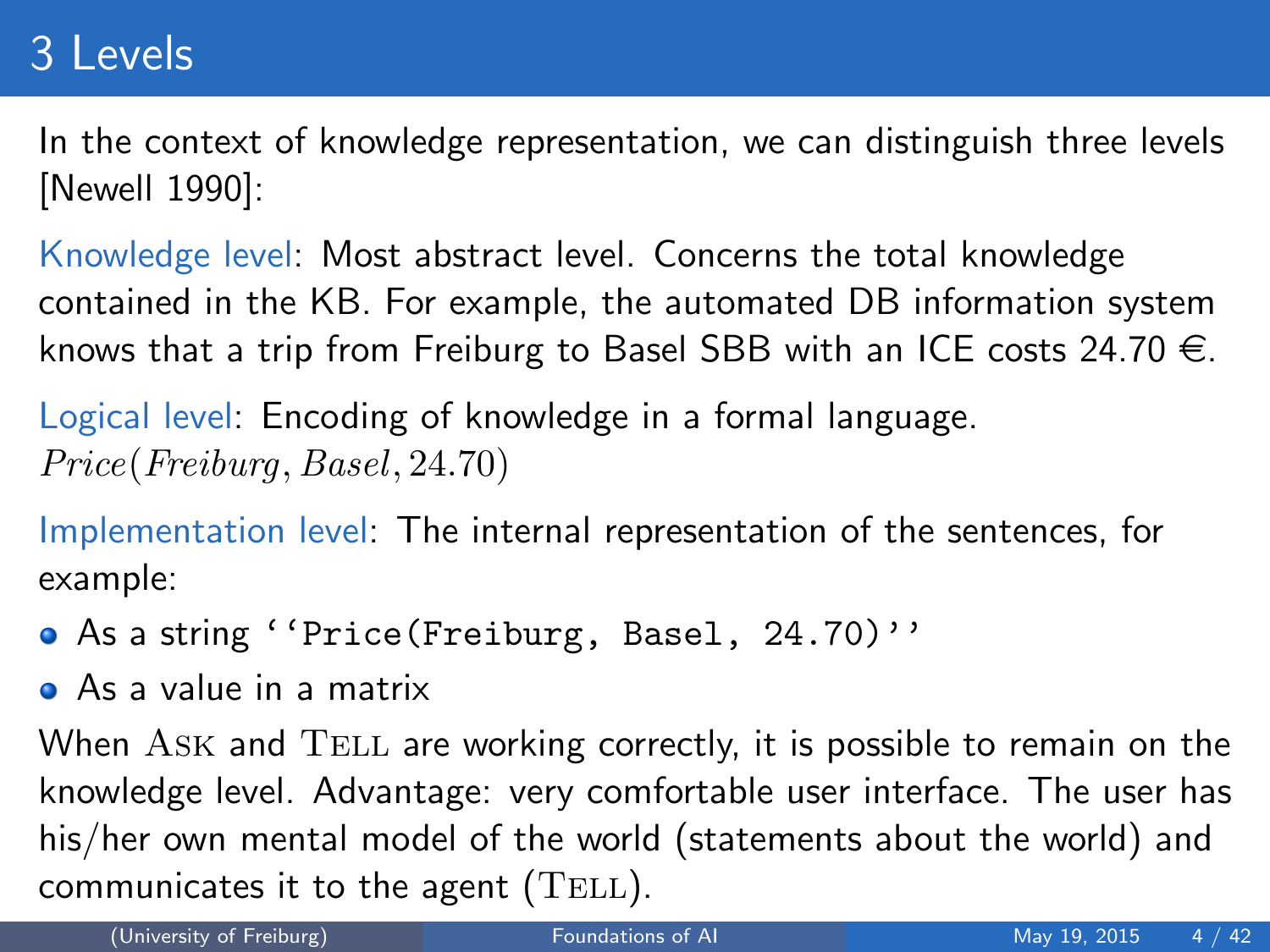# A Knowledge-Based Agent **7 Robert State State Agent**<br>7 November - Angel Agent

- A knowledge-based agent uses its knowledge base to
- **•** represent its background knowledge
- **o** store its observations
- **o** store its executed actions
- **e** derive actions

```
function KB-AGENT(percept) returns an action
  persistent: KB, a knowledge base
```
t, a counter, initially 0, indicating time

TELL $(KB, \text{MAKE-PERCEPT-SENTENCE}(\text{percept}, t))$  $action \leftarrow ASK(KB, MAKE-ACTION-Query(t))$ TELL $(KB, \text{MAKE-ACTION-SENTERCE}(action, t))$  $t \leftarrow t + 1$ **return** action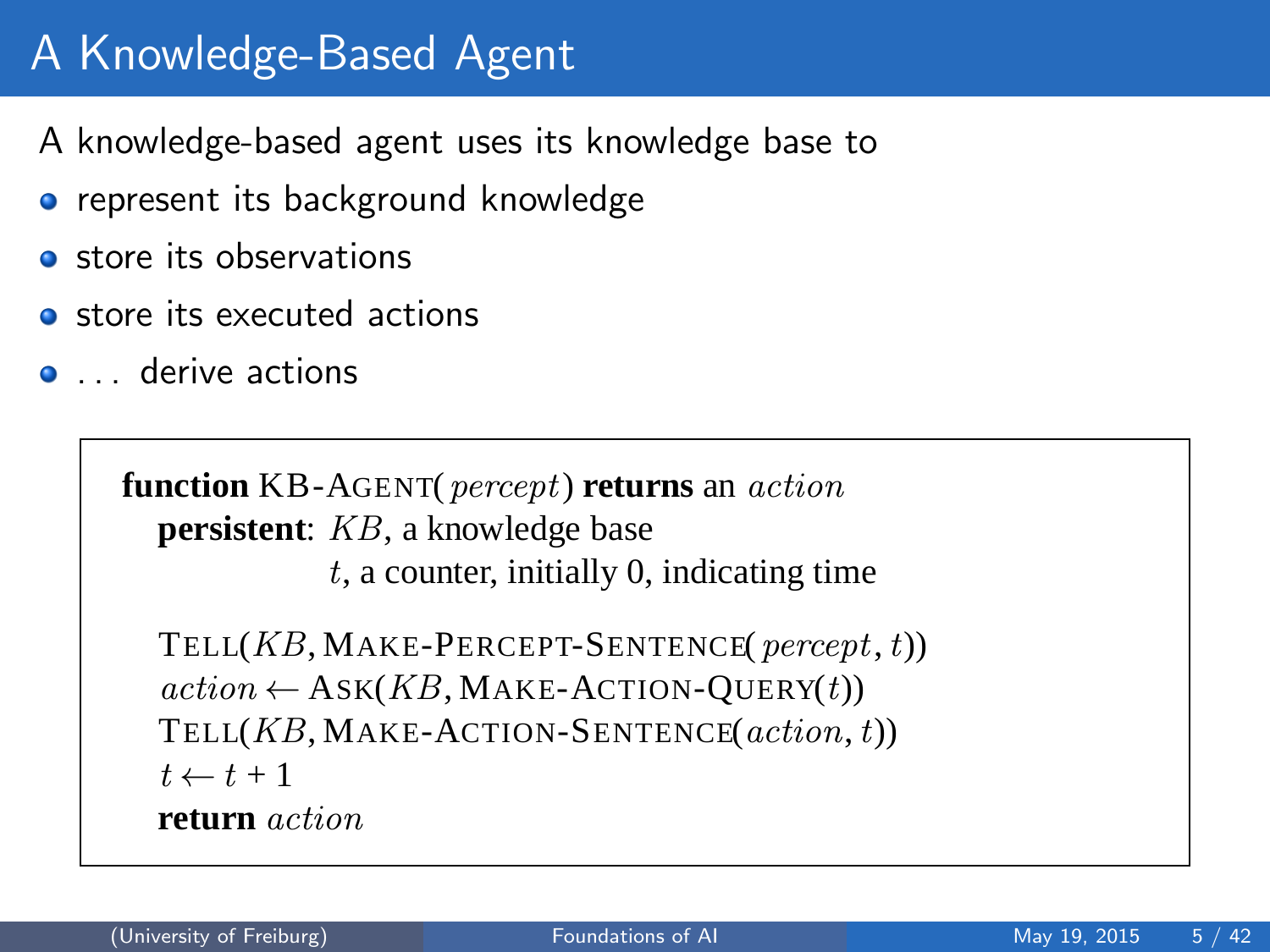- <span id="page-5-0"></span>• A  $4 \times 4$  grid
- In the square containing the wumpus and in the directly adjacent squares, the agent perceives a stench.
- In the squares adjacent to a pit, the agent perceives a breeze.
- In the square where the gold is, the agent perceives a glitter.
- When the agent walks into a wall, it perceives a bump.
- When the wumpus is killed, its scream is heard everywhere.
- **•** Percepts are represented as a 5-tuple, e.g.,

#### [Stench, Breeze, Glitter , None, None]

means that it stinks, there is a breeze and a glitter, but no bump and no scream. The agent *cannot* perceive its own location, cannot look in adjacent square.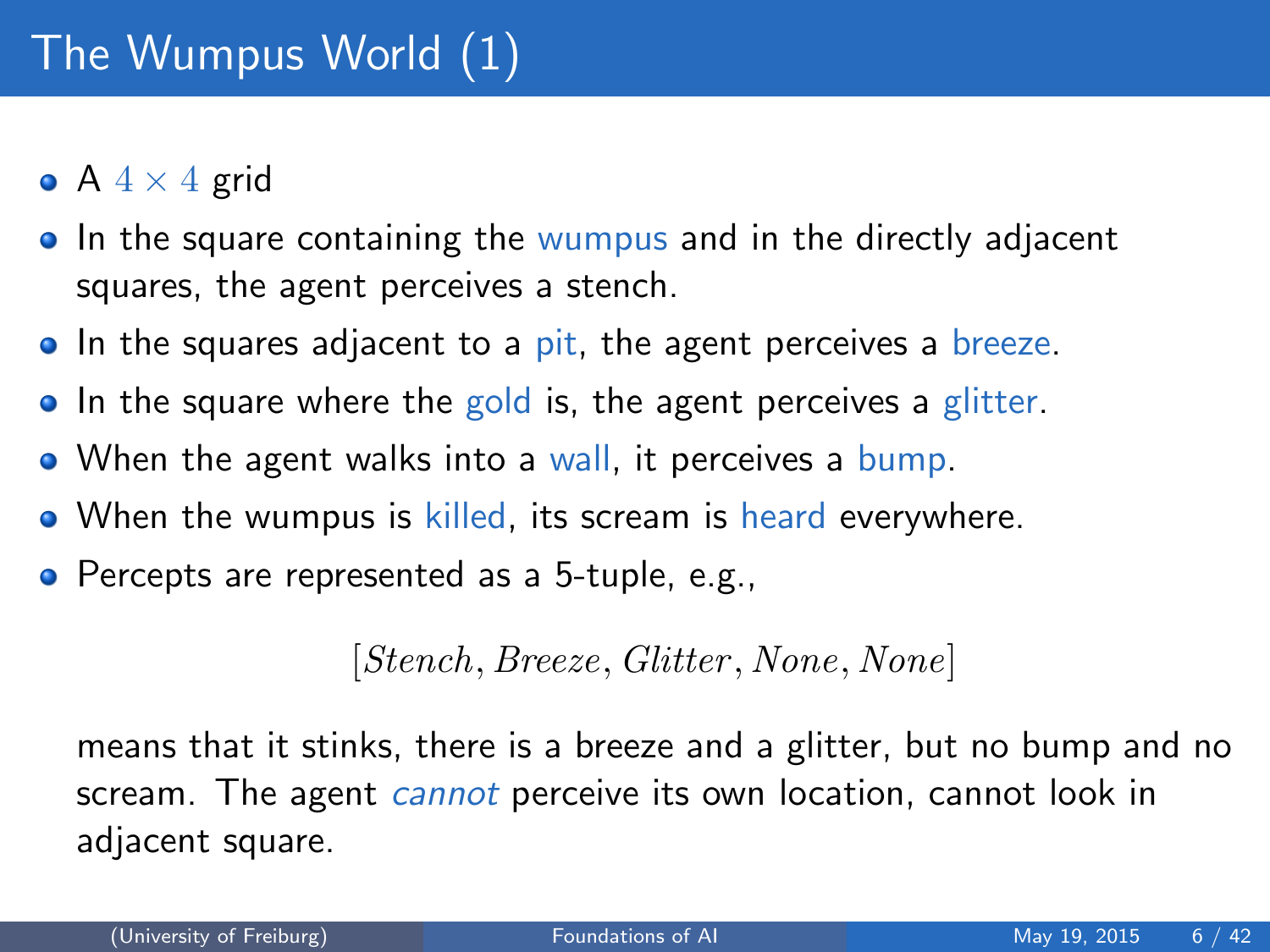- Actions: Go forward, turn right by 90°, turn left by 90°, pick up an object in the same square (grab), shoot (there is only one arrow), leave the cave (only works in square [1,1]).
- The agent dies if it falls down a pit or meets a live wumpus.
- $\bullet$  Initial situation: The agent is in square  $[1,1]$  facing east. Somewhere exists a wumpus, a pile of gold and 3 pits.
- Goal: Find the gold and leave the cave.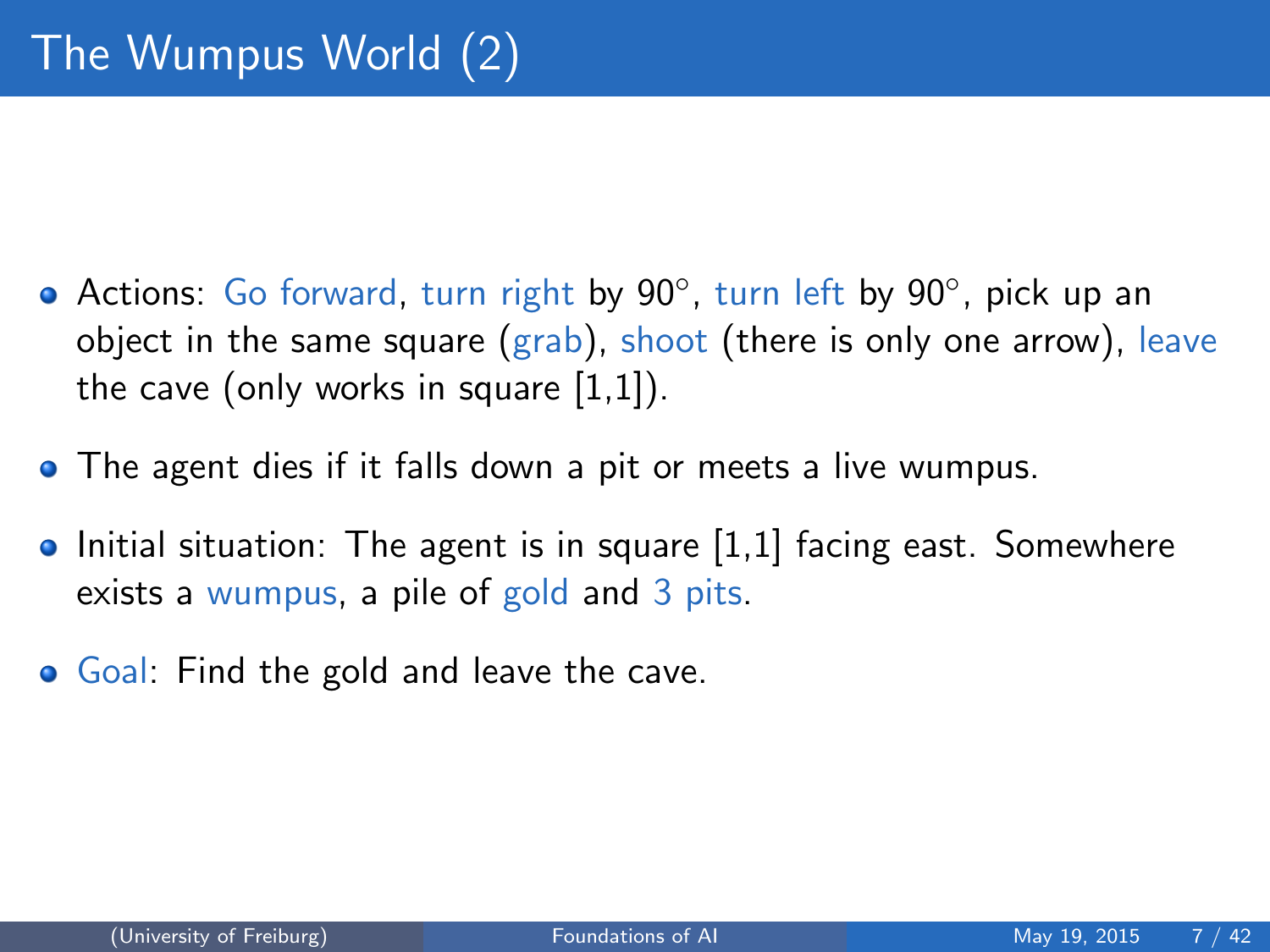## The Wumpus World (3): A Sample Configuration

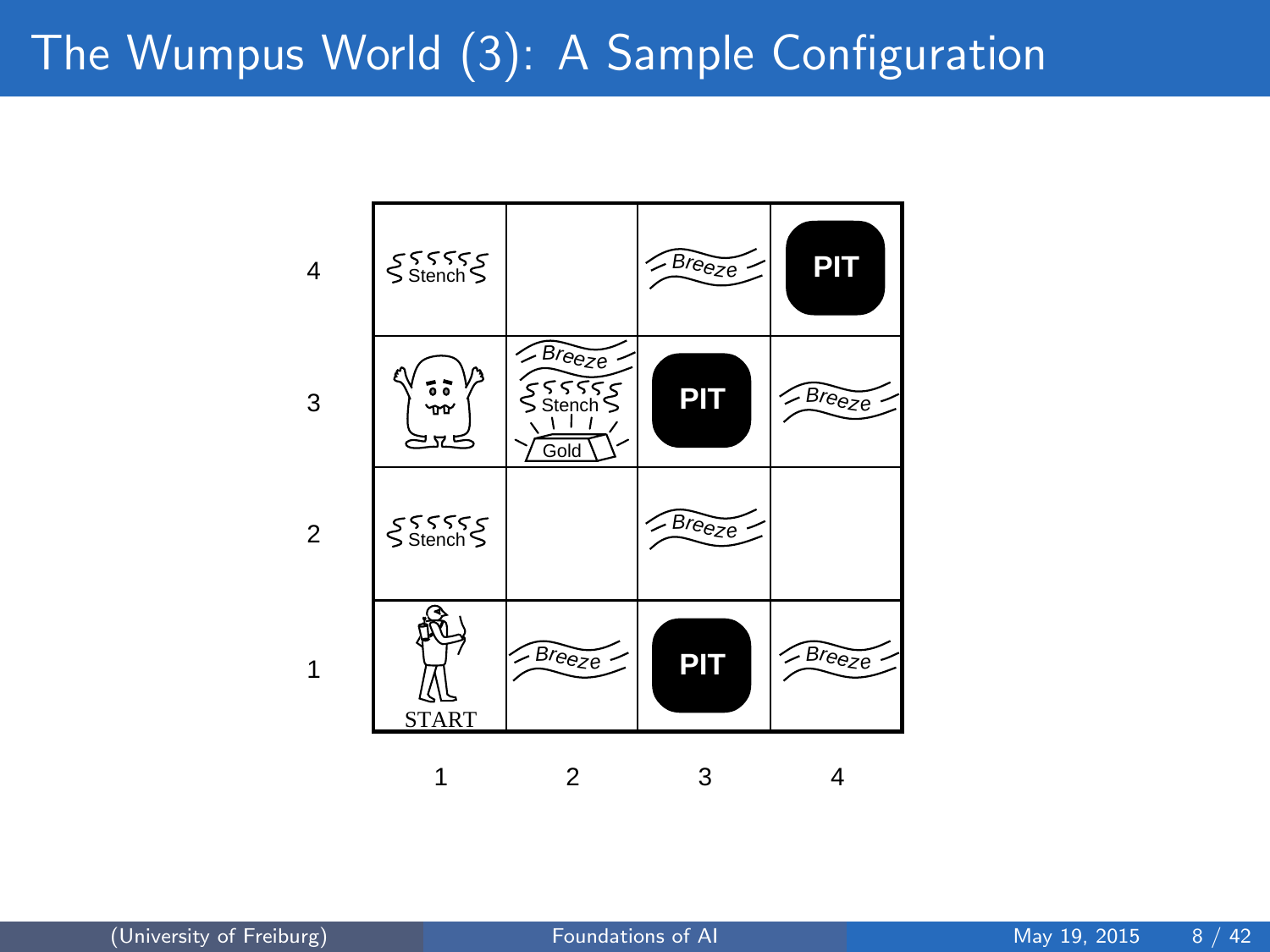#### $[1,2]$  and  $[2,1]$  are safe:

| 1,4                           | 2,4       | 3,4 | 4,4 | $\mathbf{A}$<br>$= Agent$<br>$= Breeze$<br>B<br>= Glitter, Gold<br>G<br>$OK = Safe square$ | 1,4            | 2,4                                    | 3,4       | 4,4 |
|-------------------------------|-----------|-----|-----|--------------------------------------------------------------------------------------------|----------------|----------------------------------------|-----------|-----|
| 1,3                           | 2,3       | 3,3 | 4,3 | $= Pit$<br>P<br>S<br>$=$ Stench<br>$= Visited$<br>V<br>W<br>$=$ Wumpus                     | 1,3            | 2,3                                    | 3,3       | 4,3 |
| 1,2<br>OK                     | 2,2       | 3,2 | 4,2 |                                                                                            | 1,2<br>OK      | $ 2,2$ $P$ ?                           | 3,2       | 4,2 |
| 1,1<br>$\blacktriangle$<br>OK | 2,1<br>OК | 3,1 | 4,1 |                                                                                            | 1,1<br>V<br>OK | 2,1<br>$\boldsymbol{\rm A}$<br>B<br>OK | 3,1<br>P? | 4,1 |

 $(a)$  (b)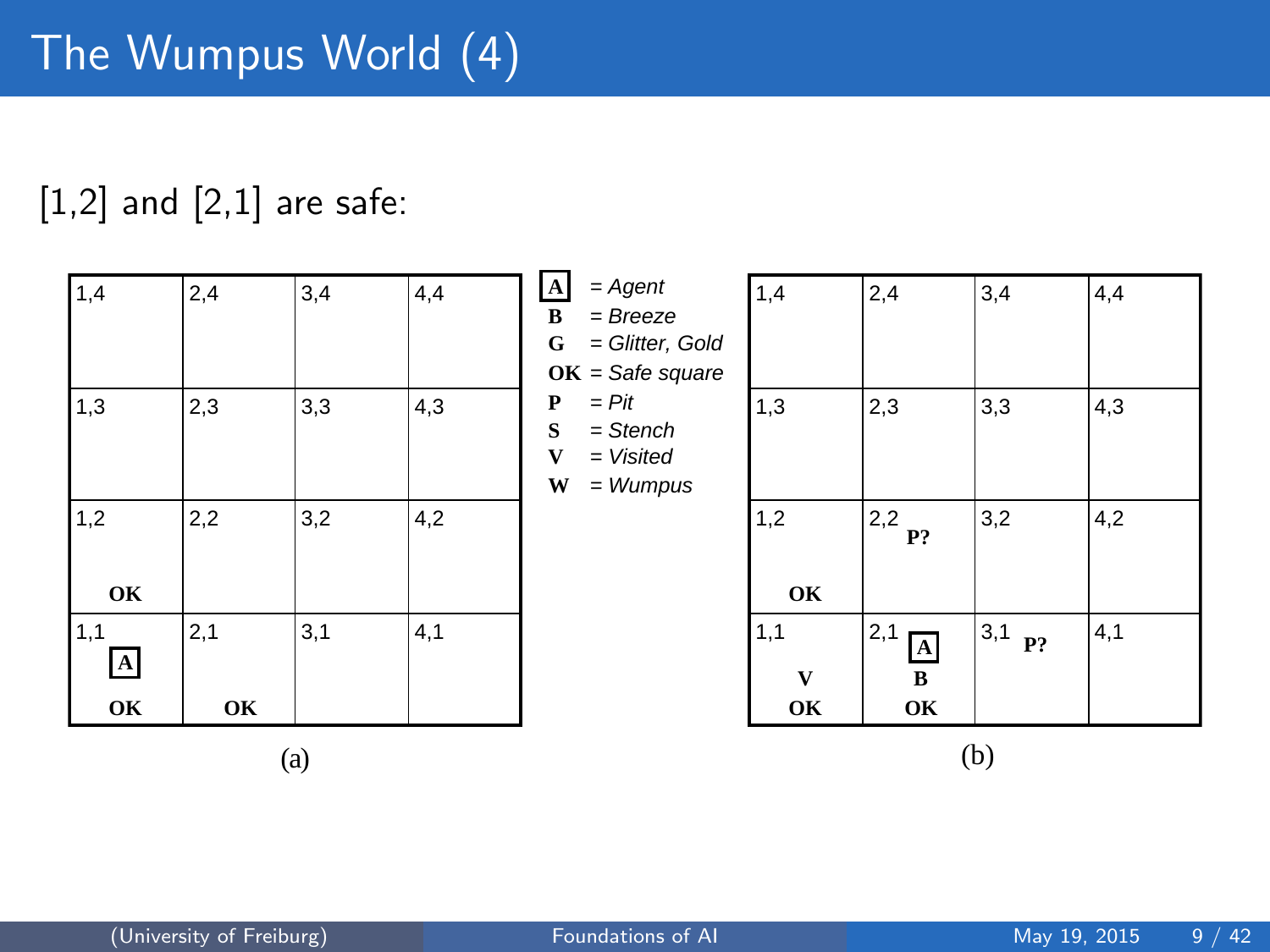#### The wumpus is in [1,3]!

| 1,4                                      | 2,4                        | 3,4       | 4,4 | $\mathbf{A}$<br>$=$ Agent<br>$= Breeze$<br>В<br>= Glitter, Gold<br>G<br>$OK = Safe square$ | 1,4                 | $ 2,4\rangle$<br>P?          | 3,4                | 4,4 |
|------------------------------------------|----------------------------|-----------|-----|--------------------------------------------------------------------------------------------|---------------------|------------------------------|--------------------|-----|
| $1^{1,3}$ W!                             | 2,3                        | 3,3       | 4,3 | $= Pit$<br>P<br>S<br>$=$ Stench<br>$= Visited$<br>V<br>W<br>$=$ Wumpus                     | $11,3$ W!           | $\frac{12,3}{4}$<br>S G<br>B | $ 3,3 \text{ p}$ ? | 4,3 |
| $^{11,2}$ <sup>A</sup><br>$\bf{s}$<br>OK | 2,2<br>OK                  | 3,2       | 4,2 |                                                                                            | 1,2<br>S<br>V<br>OK | 2,2<br>V<br>OK               | 3,2                | 4,2 |
| 1,1<br>V<br>OK                           | 2,1<br>$\bf{B}$<br>V<br>OK | 3,1<br>P! | 4,1 |                                                                                            | 1,1<br>V<br>OK      | 2,1<br>$\bf{B}$<br>V<br>OK   | 3,1<br>P!          | 4,1 |

 $(a)$  (b)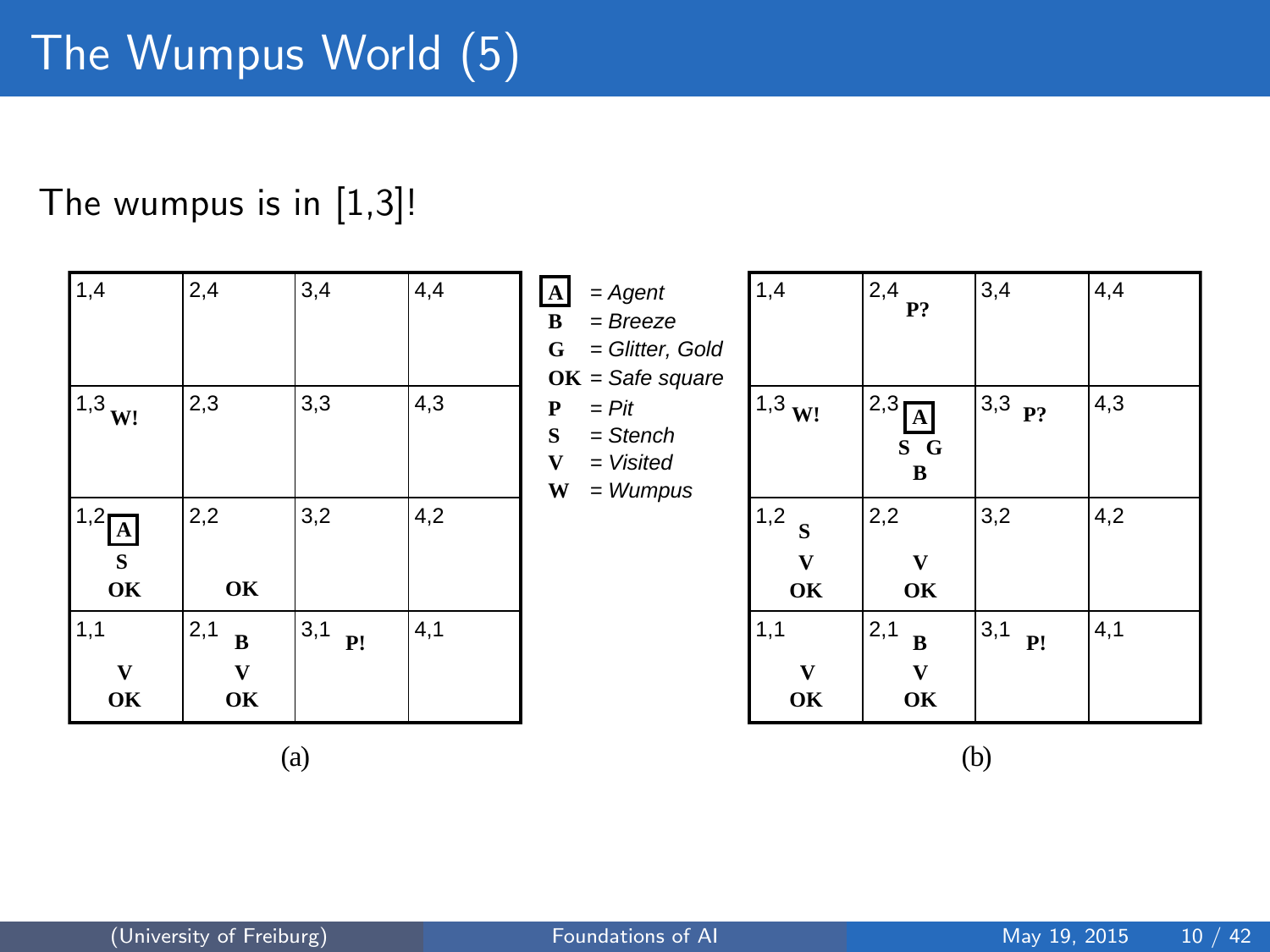<span id="page-10-0"></span>Before a system that is capable of learning, thinking, planning, explaining, ... can be built, one must find a way to express knowledge.

We need a precise, declarative language.

- Declarative: System believes P if and only if (iff) it considers P to be true (one cannot believe P without an idea of what it means for the world to fulfill P).
- Precise: We must know.
	- which symbols represent sentences,
	- what it means for a sentence to be true, and
	- when a sentence follows from other sentences.

One possibility: Propositional Logic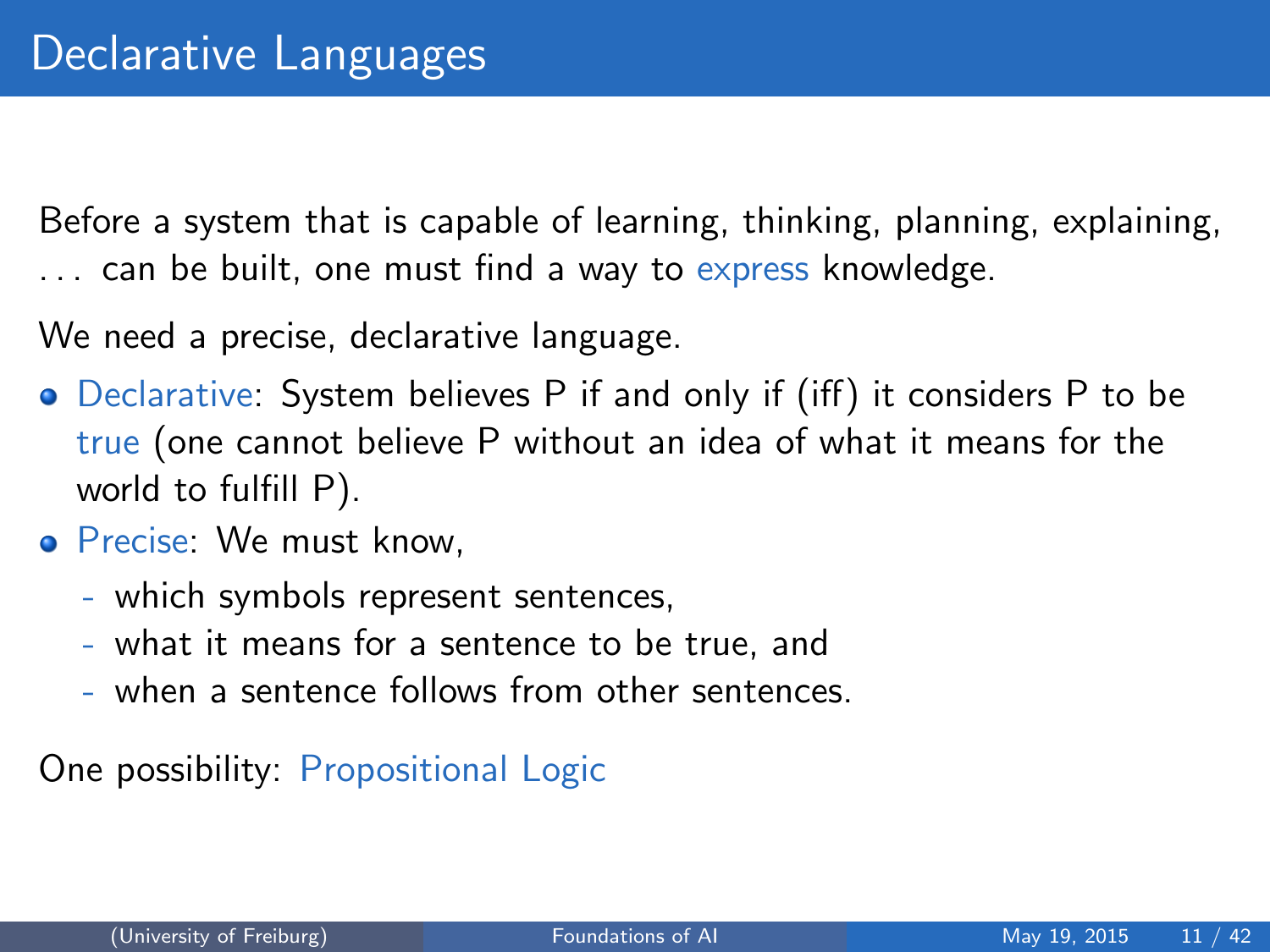Propositions: The building blocks of propositional logic are indivisible, atomic statements (atomic propositions), e.g.,

- "The block is red", expressed, e.g., by the symbol " $B_{red}$ "
- "The wumpus is in  $[1,3]$ ", expressed, e.g., by the symbol " $W_{1,3}$ "

and the logical connectives "and", "or", and "not", which we can use to build formulae.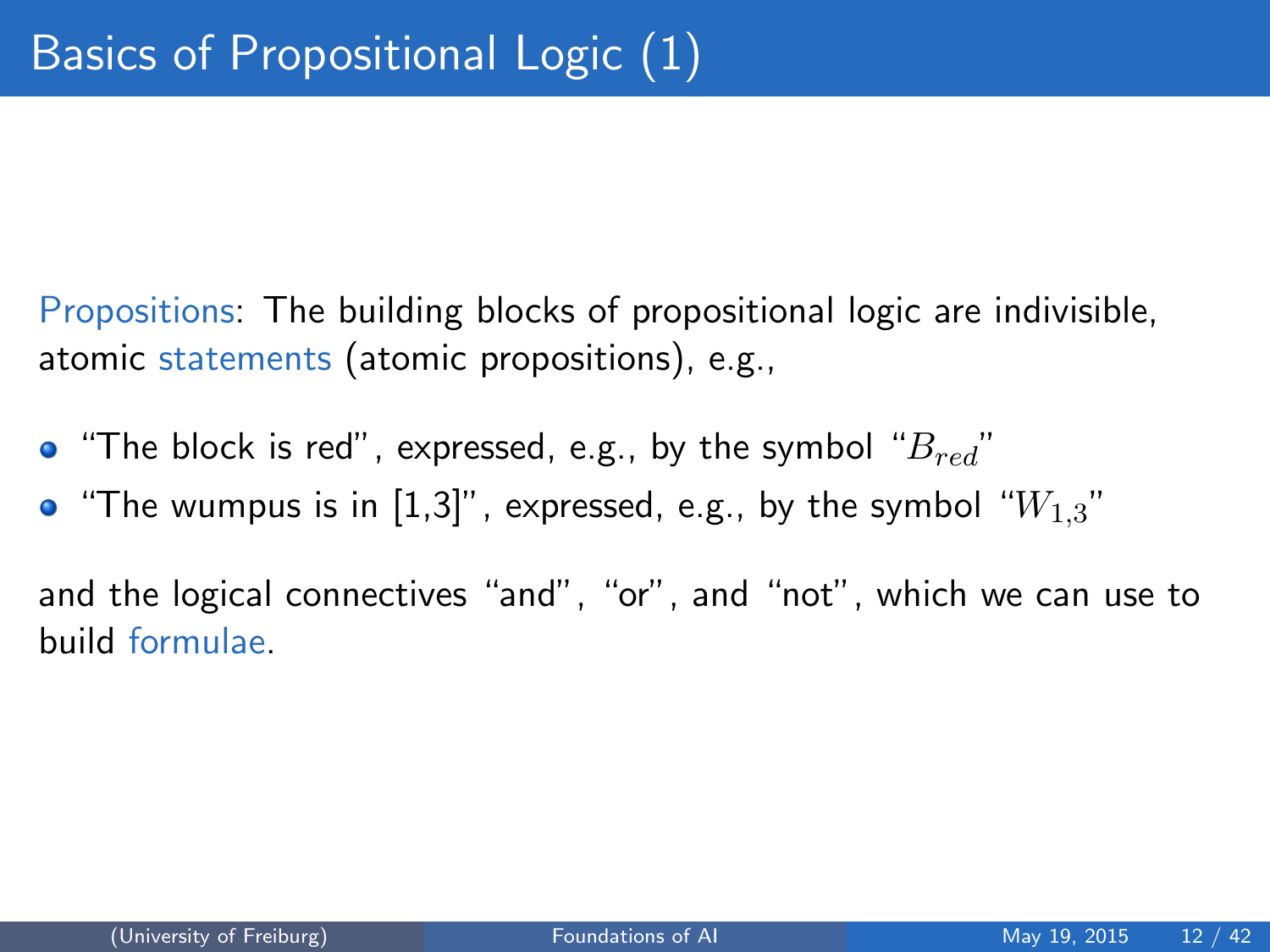We are interested in knowing the following:

- When is a proposition true?
- When does a proposition follow from a knowledge base (KB)? • Symbolically:  $KB \models \varphi$
- Can we (syntactically) define the concept of *derivation*,
	- Symbolically:  $KB \vdash \varphi$
- And can we make sure that  $\models$  and  $\models$  are equivalent?
- $\rightarrow$  Meaning and implementation of ASK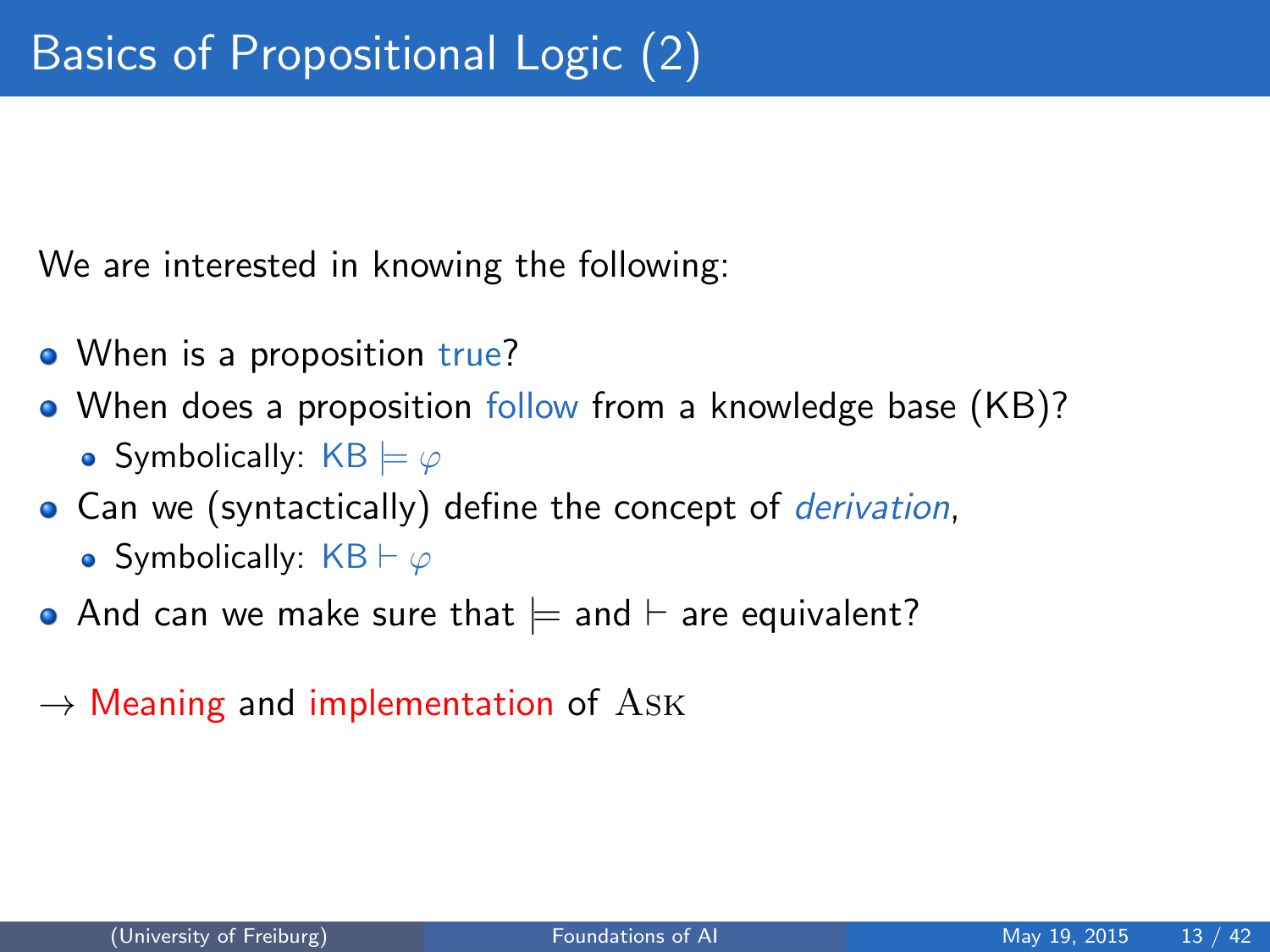## Syntax of Propositional Logic

Countable alphabet  $\Sigma$  of atomic propositions:  $P, Q, R, \ldots$ 

| Logical formulae: $P \in \Sigma$ | atomic formula |
|----------------------------------|----------------|
|                                  | falseness      |
|                                  | truth          |
|                                  | negation       |
| $\varphi \wedge \psi$            | conjunction    |
| $\varphi \vee \psi$              | disjunction    |
| $\varphi \Rightarrow \psi$       | implication    |
| $\varphi \Leftrightarrow \psi$   | equivalence    |

Operator precedence:  $\neg > \land > \lor > \Rightarrow > \Leftrightarrow$ . (use brackets when necessary)

Atom: atomic formula Literal: (possibly negated) atomic formula Clause: disjunction of literals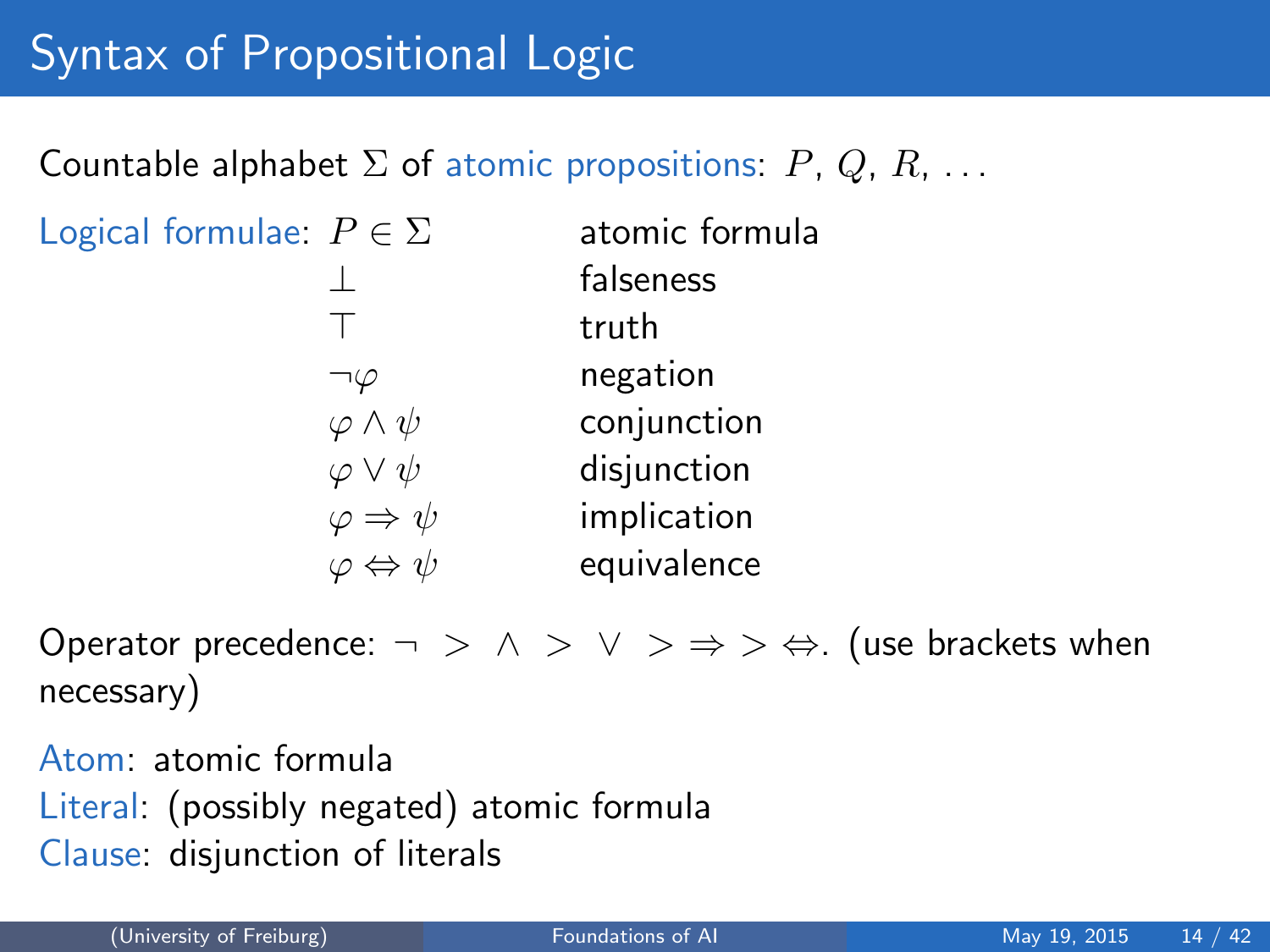Atomic propositions can be true  $(T)$  or false  $(F)$ .

The truth of a formula follows from the truth of its atomic propositions (truth assignment or interpretation) and the connectives.

Example:

 $(P \vee Q) \wedge R$ 

• If P and Q are false and R is true, the formula is false

If P and R are true, the formula is true regardless of what Q is.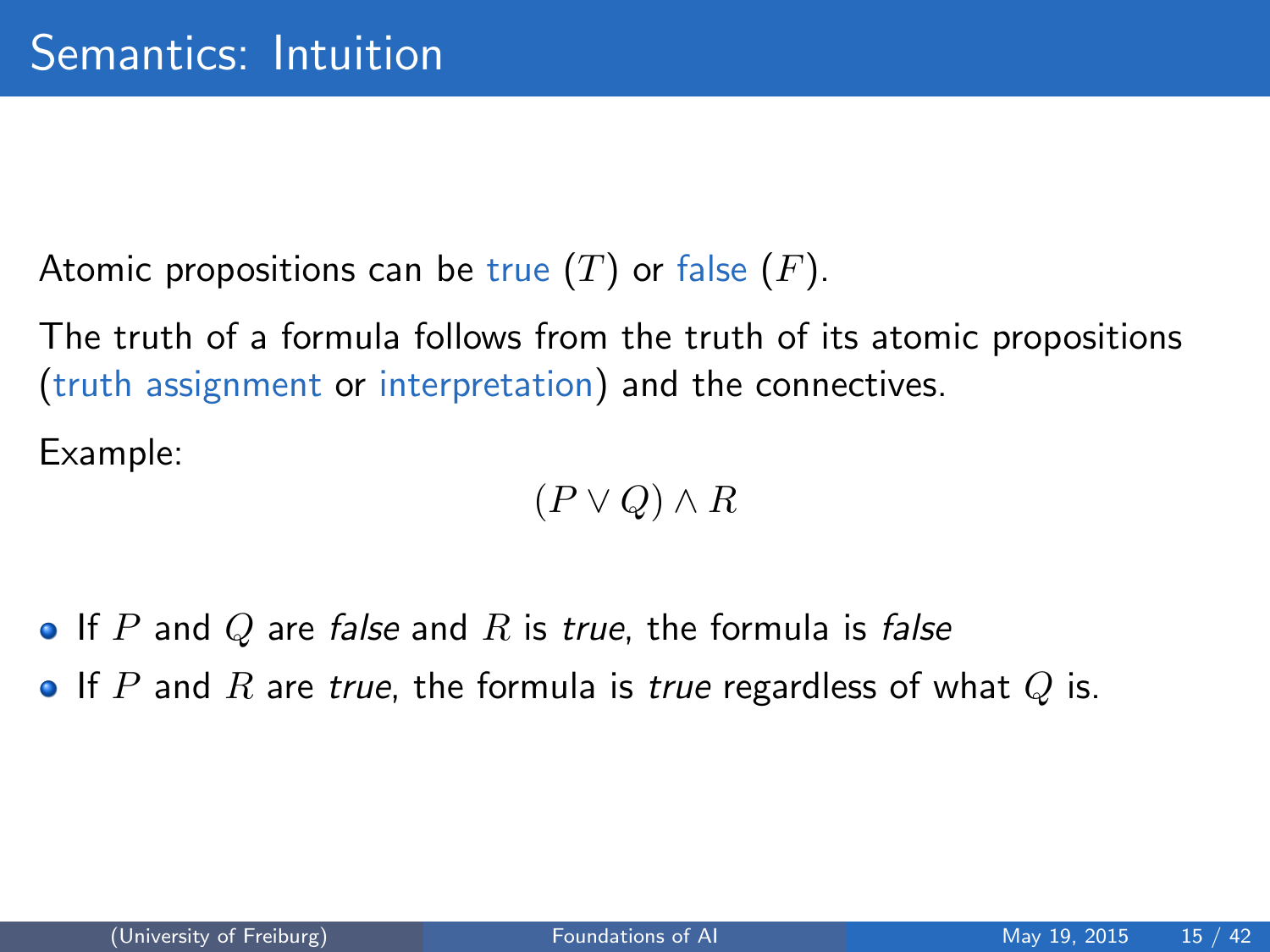### Semantics: Formally

A truth assignment of the atoms in  $\Sigma$ , or an interpretation I over  $\Sigma$ , is a function

$$
I: \Sigma \mapsto \{T, F\}
$$

Interpretation I satisfies a formula  $\varphi$  (' $I \models \varphi$ '):

$$
I \models \top
$$
\n
$$
I \not\models \bot
$$
\n
$$
I \models P \quad \text{iff} \quad P^I = T
$$
\n
$$
I \not\models \neg \varphi \quad \text{iff} \quad I \models \varphi
$$
\n
$$
I \models \varphi \land \psi \quad \text{iff} \quad I \models \varphi \text{ and } I \models \psi
$$
\n
$$
I \models \varphi \lor \psi \quad \text{iff} \quad I \models \varphi \text{ or } I \models \psi
$$
\n
$$
I \models \varphi \Rightarrow \psi \quad \text{iff} \quad \text{if} \quad I \models \varphi, \text{ then } I \models \psi
$$
\n
$$
I \models \varphi \Leftrightarrow \psi \quad \text{iff} \quad \text{if} \quad I \models \varphi \text{ if and only if } I \models \psi
$$

I satisfies  $\varphi$   $(I \models \varphi)$  or  $\varphi$  is true under I, when  $I(\varphi) = T$ .  $I$  can be seen as a 'possible world'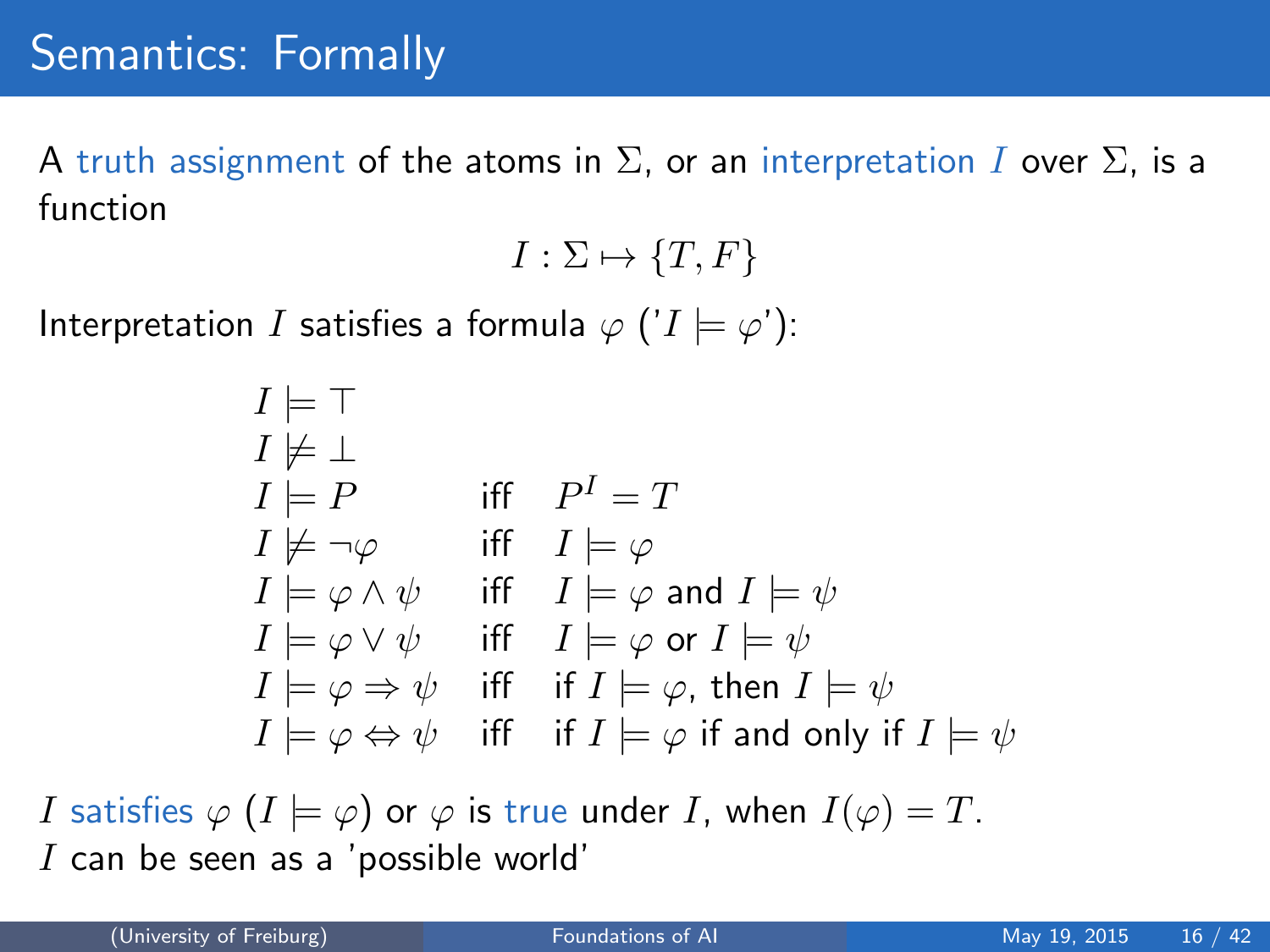$$
I: \begin{cases} P \mapsto T \\ Q \mapsto T \\ R \mapsto F \\ S \mapsto F \\ \dots \end{cases}
$$

$$
\varphi=((P\vee Q)\Leftrightarrow (R\vee S))\wedge (\neg (P\wedge Q)\wedge (R\wedge \neg S))
$$
   
Question:  $I\models\varphi?$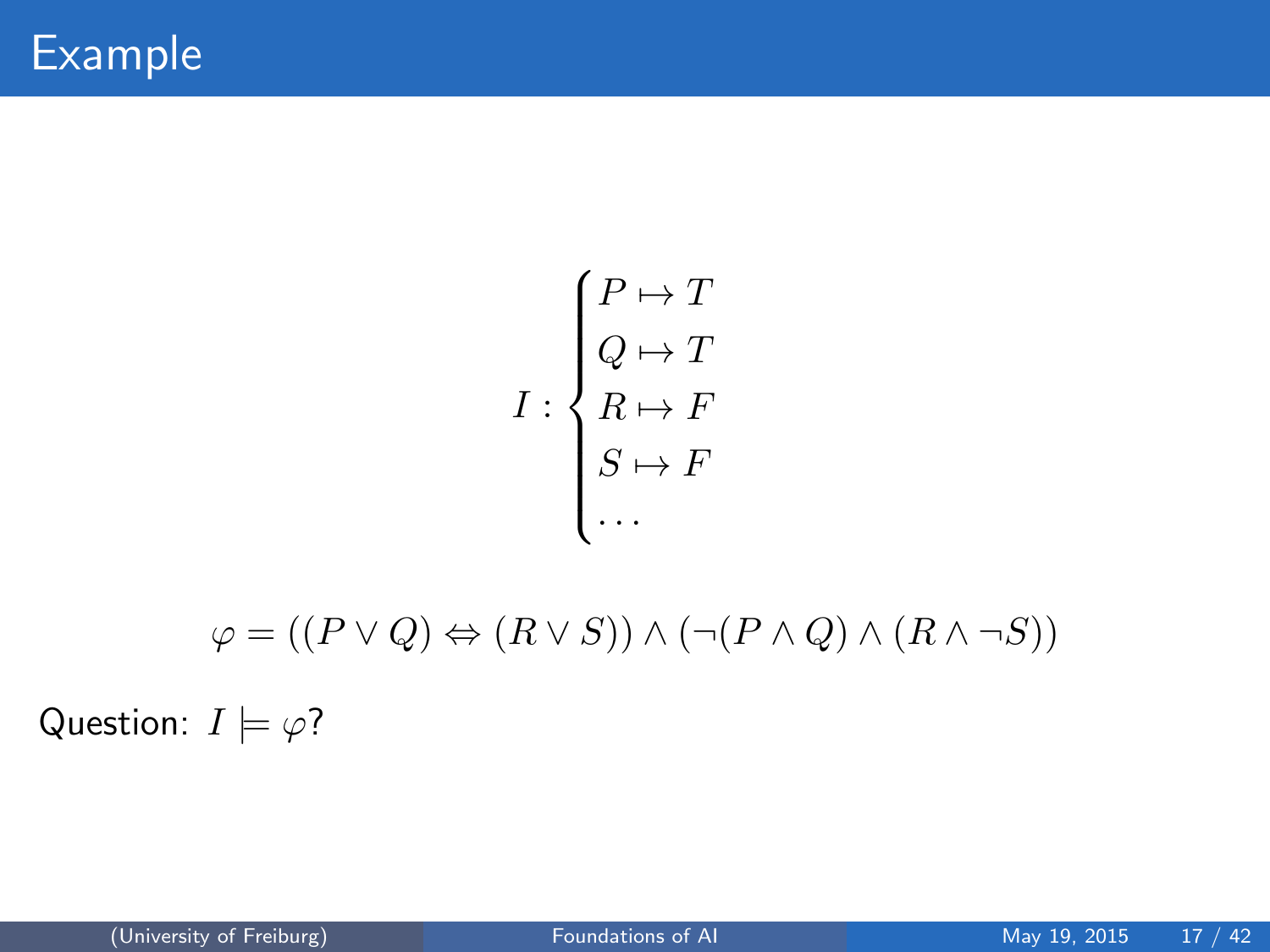<span id="page-17-0"></span>An interpretation I is called a model of  $\varphi$  if  $I \models \varphi$ .

An interpretation is a model of a set of formulae if it fulfils all formulae of the set.

A formula  $\varphi$  is

- satisfiable if there exists I that satisfies  $\varphi$ ,
- **•** unsatisfiable if  $\varphi$  is not satisfiable,
- falsifiable if there exists I that doesn't satisfy  $\varphi$ , and
- valid (a tautology) if  $I \models \varphi$  holds for all I.

Two formulae are

• logically equivalent  $(\varphi \equiv \psi)$  if  $I \models \varphi$  iff  $I \models \psi$  holds for all I.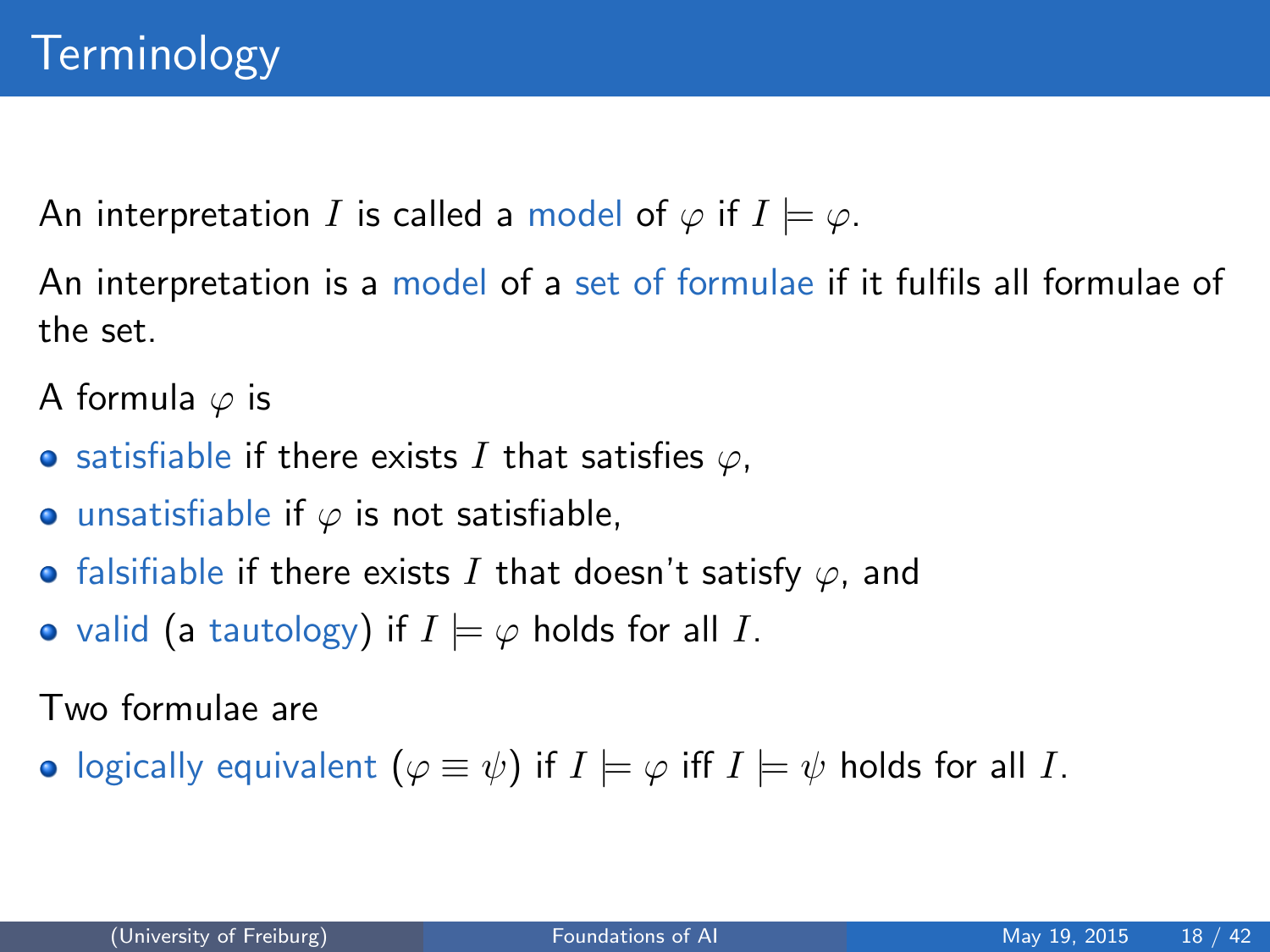How can we decide if a formula is satisfiable, valid, etc.?

 $\rightarrow$  Generate a truth table

Example: Is  $\varphi = ((P \vee H) \wedge \neg H) \Rightarrow P$  valid?

| H |  | $P \vee H \mid (P \vee H) \wedge \neg H \mid (P \vee H) \wedge \neg H \Rightarrow P$ |
|---|--|--------------------------------------------------------------------------------------|
|   |  |                                                                                      |
|   |  |                                                                                      |
|   |  |                                                                                      |
|   |  |                                                                                      |

Since the formula is true for all possible combinations of truth values (satisfied under all interpretations),  $\varphi$  is valid.

Satisfiability, falsifiability, unsatisfiability likewise.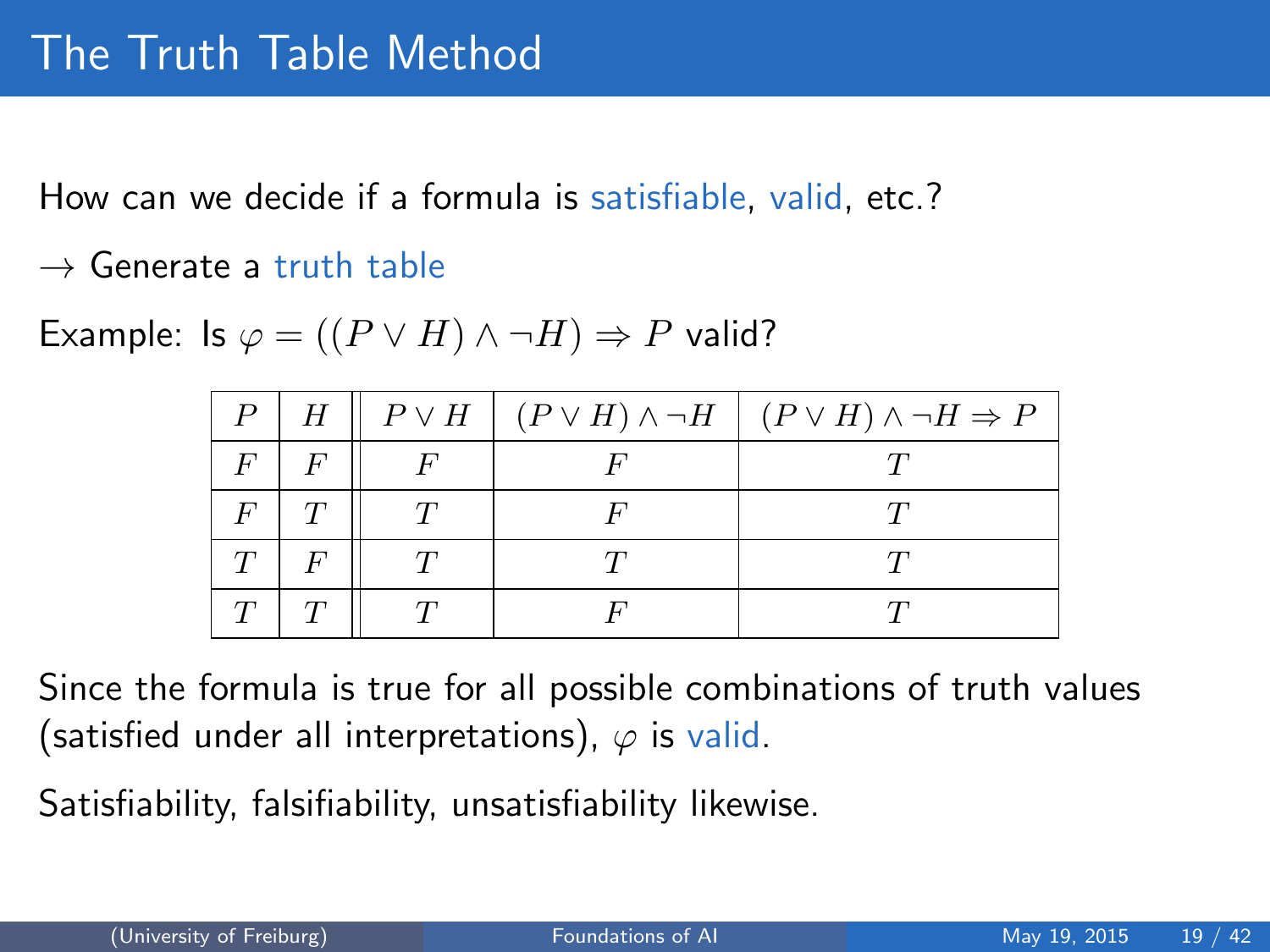- Goal: Find an algorithmic way to derive new knowledge out of a knowledge base
- **1** Transform KB into a standardized representation
- **2** define rules that syntactically modify formulae while keeping semantic correctness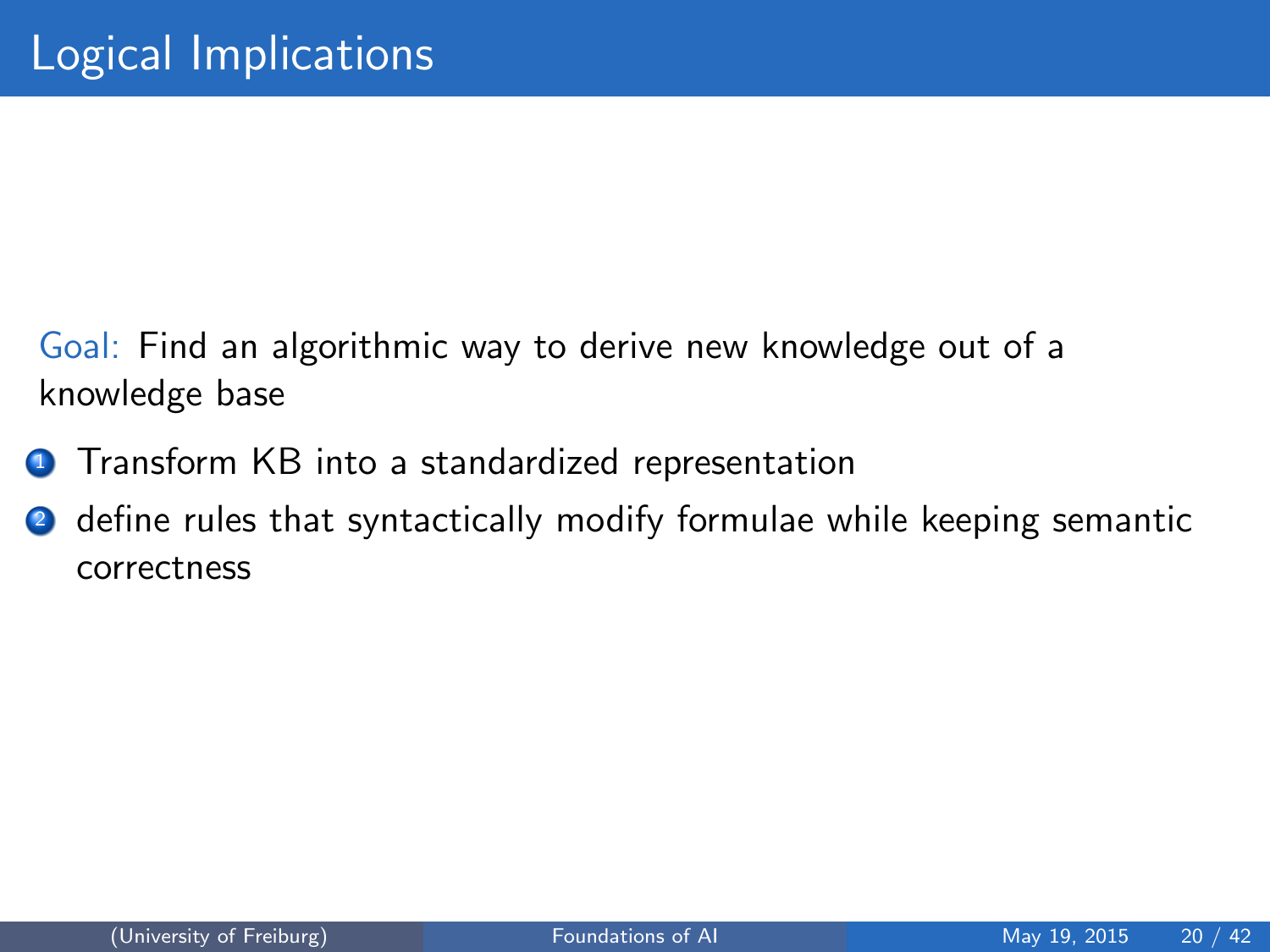## Wumpus World in Propositional Logic

```
Symbols: B_{1,1}, B_{1,2}, \ldots, B_{2,1}, \ldots, S_{1,1}, \ldots, P_{1,1}, \ldots, W_{1,1}, \ldotsMeaning: B = Breeze, B_{i,j} = there is a breeze in (i, j) etc.
```
#### Facts and Rules:

. . .

. . .

```
R1: B_{1,1} \Leftrightarrow (P_{1,2} \vee P_{2,1})R2: B_{2,1} ⇔ (P_{1,1} \vee P_{2,2} \vee P_{3,1})R3: B_1, \Leftrightarrow (P_{1}, \vee P_{2}, \vee P_{1,3})
```

```
F1: \neg P_{1,1}F2: \neg B_{1,1} (no percept in (1,1))
F3: B_{2,1} (percept)
F4: \neg B_{1,2} (no percept)
```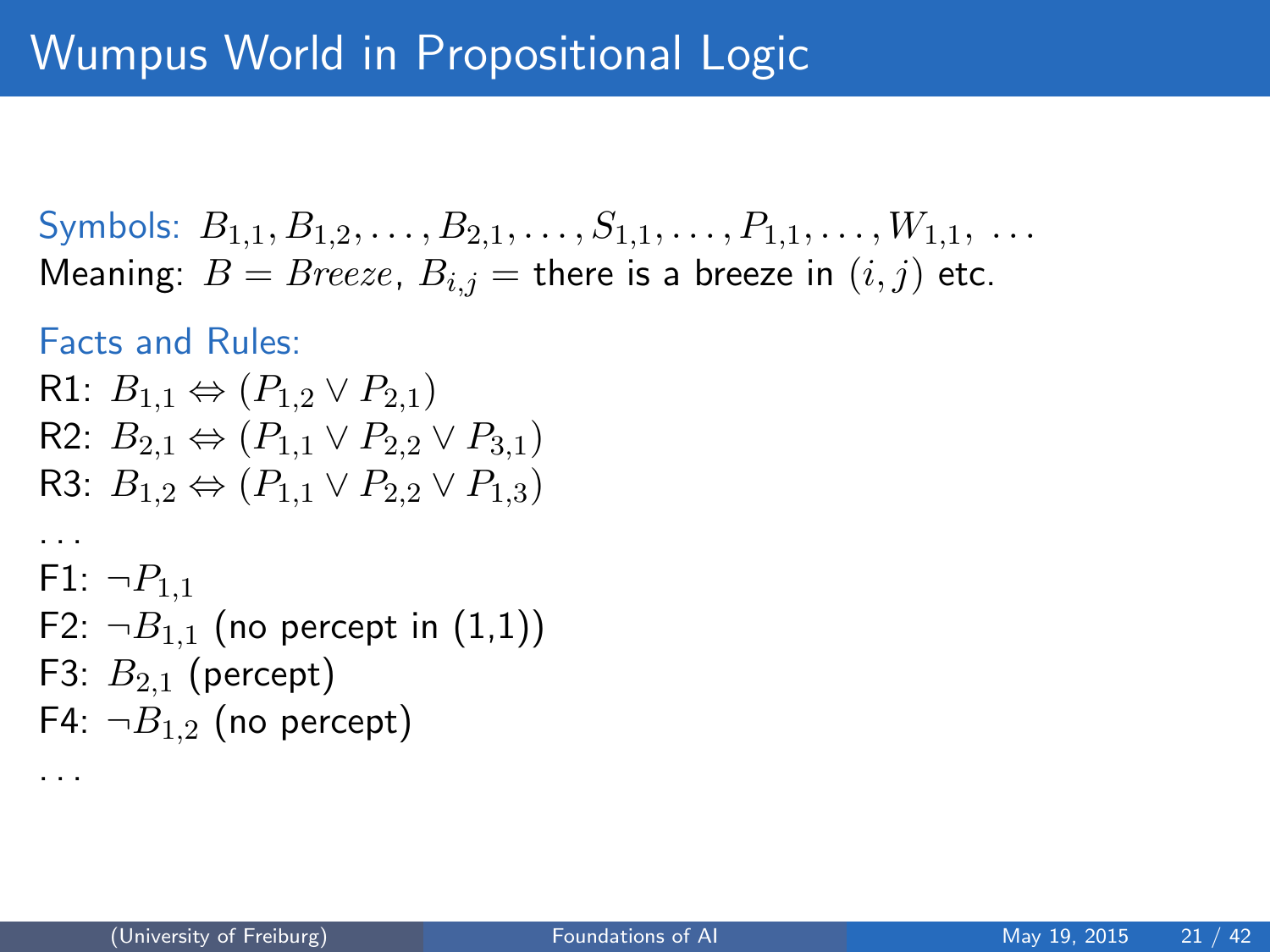A formula is in conjunctive normal form (CNF) if it consists of a conjunction of disjunctions of literals  $l_{i,j}$ , i.e., if it has the following form:

$$
\bigwedge_{i=1}^n \left(\bigvee_{j=1}^{m_i} l_{i,j}\right)
$$

A formula is in disjunctive normal form (DNF) if it consists of a disjunction of conjunctions of literals:

$$
\mathsf{V}^n_{i=1}\left(\mathsf{\Lambda}^{m_i}_{j=1} \, l_{i,j}\right)
$$

- For every formula, there exists at least one equivalent formula in CNF and one in DNF.
- A formula in DNF is satisfiable iff one disjunct is satisfiable.
- A formula in CNF is valid iff every conjunct is valid.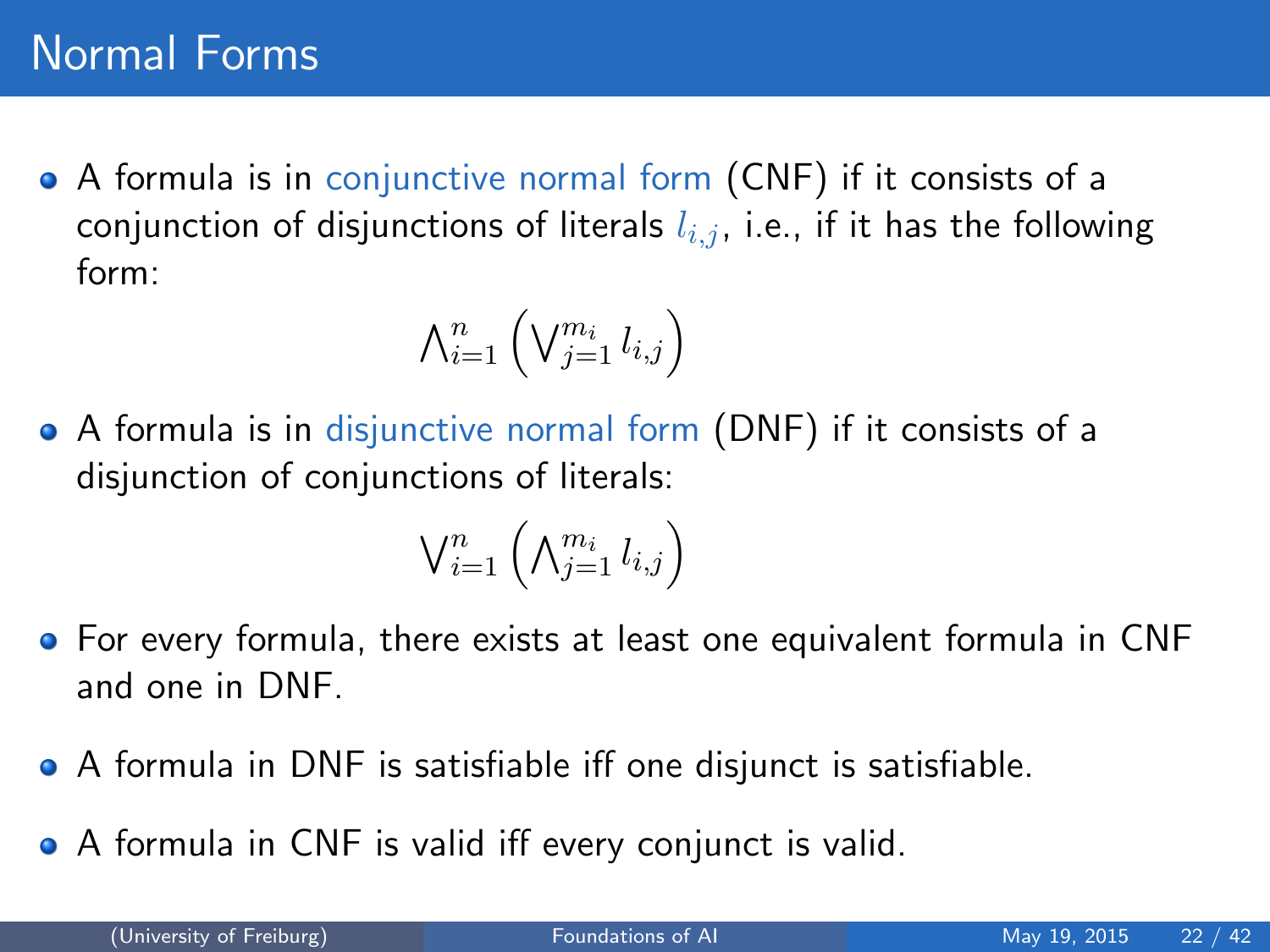- 1. Eliminate  $\Rightarrow$  and  $\Leftrightarrow$ :  $\alpha \Rightarrow \beta \rightarrow (\neg \alpha \vee \beta)$  etc.
- 2. Move  $\neg$  inwards:  $\neg(\alpha \land \beta) \rightarrow (\neg \alpha \lor \neg \beta)$  etc.
- 3. Distribute  $\vee$  over  $\wedge$ :  $((\alpha \wedge \beta) \vee \gamma) \rightarrow (\alpha \vee \gamma) \wedge (\beta \vee \gamma)$
- 4. Simplify:  $\alpha \vee \alpha \rightarrow \alpha$  etc.

#### The result is a conjunction of disjunctions of literals

An analogous process converts any formula to an equivalent formula in DNF.

- **•** During conversion, formulae can expand *exponentially*.
- Note: Conversion to CNF formula can be done *polynomially* if only satisfiability should be preserved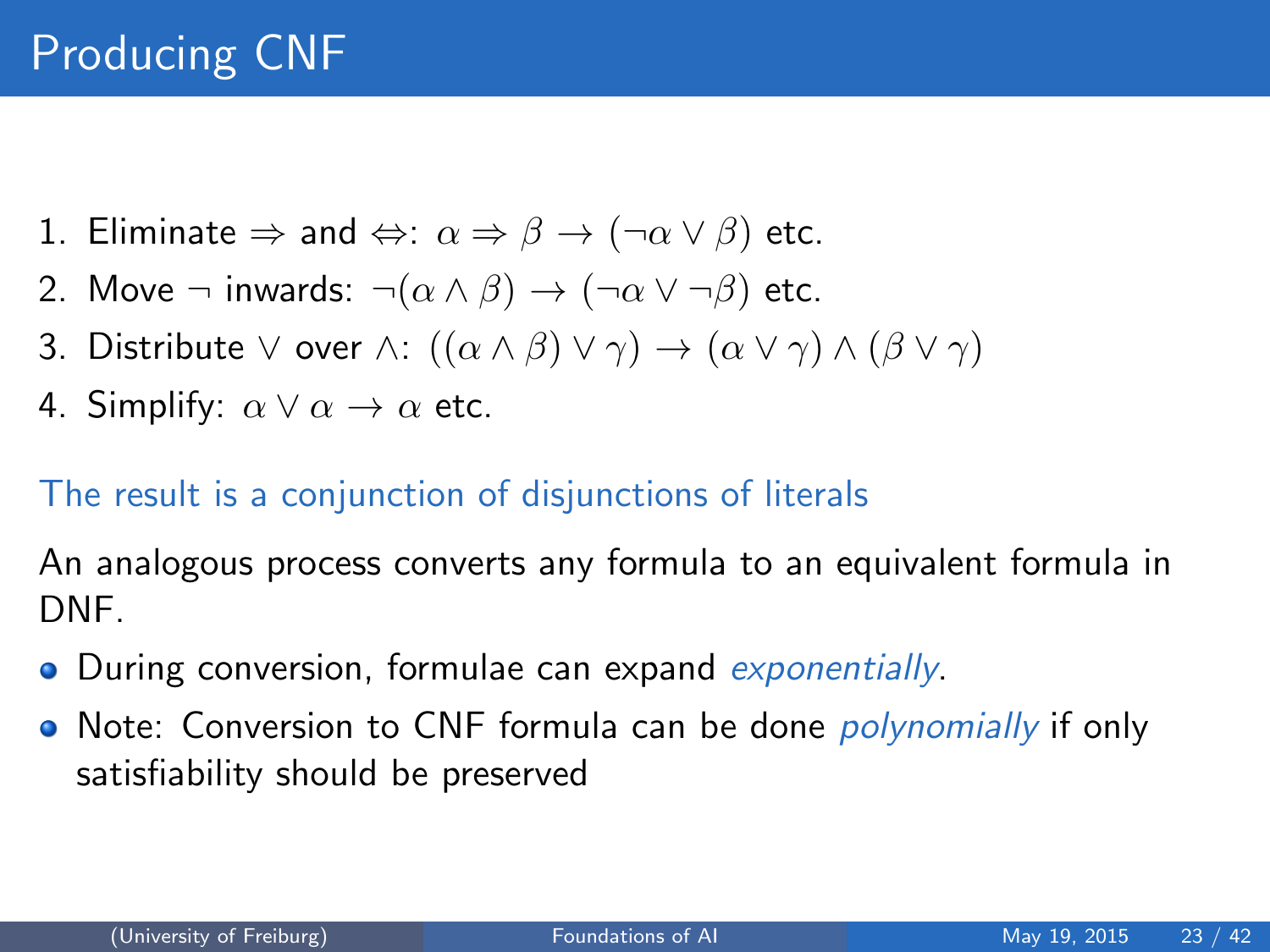<span id="page-23-0"></span>A set of formulae (a KB) usually provides an incomplete description of the world, i.e., leaves the truth values of a proposition open.

Example: 
$$
KB = \{(P \lor Q) \land (R \lor \neg P) \land S\}
$$
 is definitive with respect to S, but leaves P, Q, R open (although they

cannot take on arbitrary values).

Models of the KB:

| Р                | ç, | R      | S                |
|------------------|----|--------|------------------|
| F                | Т  | $\,F$  | $\scriptstyle T$ |
| $\boldsymbol{F}$ | Т  | Т      | T                |
| T                | F  | Т      | T                |
| $\tau$           | T  | $\tau$ | $\tau$           |

In all models of the KB,  $Q \vee R$  is true, i.e.,  $Q \vee R$  follows logically from KB.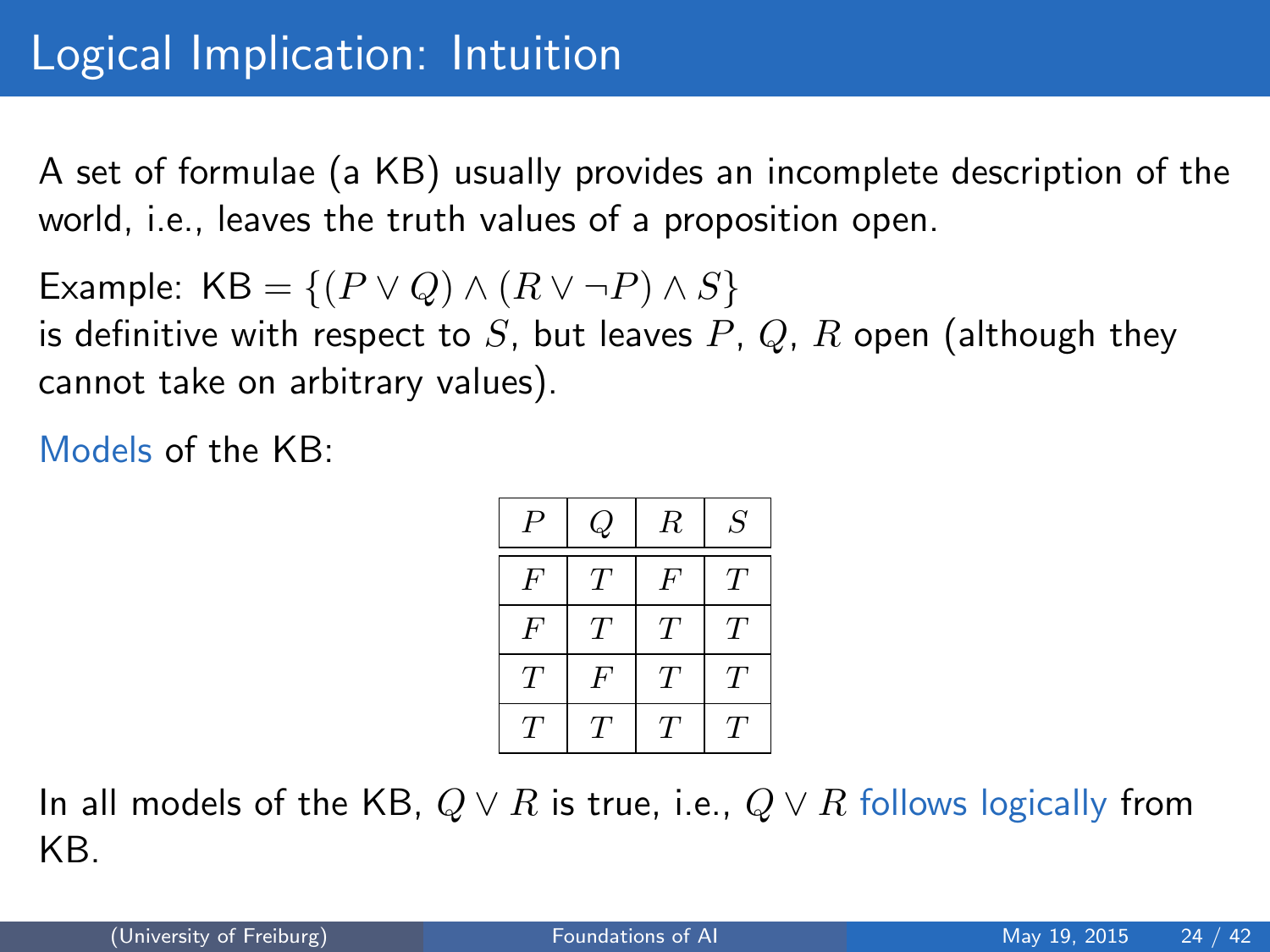The formula  $\varphi$  follows logically from the KB if  $\varphi$  is true in all models of the KB (symbolically KB  $\models \varphi$ ):

 $KB \models \varphi$  iff  $I \models \varphi$  for all models I of KB

Note: The  $\models$  symbol is a *meta-symbol* 

Question: Can we determine  $KB \models \varphi$  without considering all interpretations (the truth table method)?

Some properties of logical implication relationships:

- Deduction theorem: KB ∪ { $\varphi$ }  $\models \psi$  iff KB  $\models \varphi \Rightarrow \psi$
- Contraposition theorem: KB ∪ { $\varphi$ }  $\models \neg \psi$  iff KB ∪ { $\psi$ }  $\models \neg \varphi$
- Contradiction theorem: KB  $\cup$  { $\varphi$ } is unsatisfiable iff KB  $\models \neg \varphi$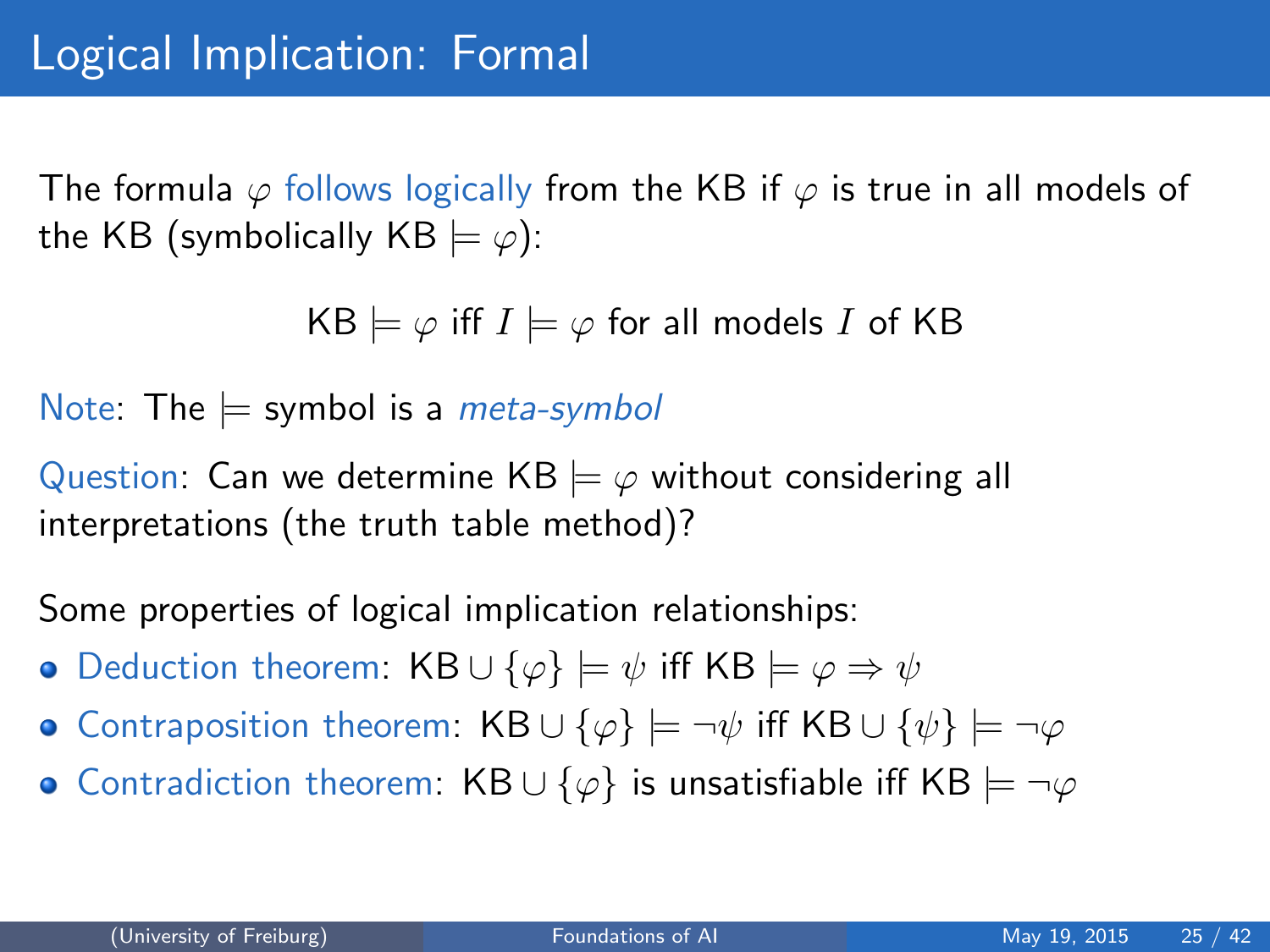"⇒" Assumption: KB  $\cup$  { $\varphi$ }  $\models \psi$ , i.e., every model of KB  $\cup$  { $\varphi$ } is also a model of  $\psi$ .

Let I be any model of KB. If I is also a model of  $\varphi$ , then it follows that I is also a model of  $\psi$ .

This means that I is also a model of  $\varphi \Rightarrow \psi$ , i.e., KB  $\models$  $\varphi \Rightarrow \psi.$ 

" $\Leftarrow$ " Assumption: KB  $\models \varphi \Rightarrow \psi$ . Let I be any model of KB that is also a model of  $\varphi$ , i.e.,  $I \models \mathsf{KB} \cup \{\varphi\}.$ 

From the assumption, I is also a model of  $\varphi \Rightarrow \psi$  and thereby also of  $\psi$ , i.e., KB  $\cup$  { $\varphi$ }  $\models \psi$ .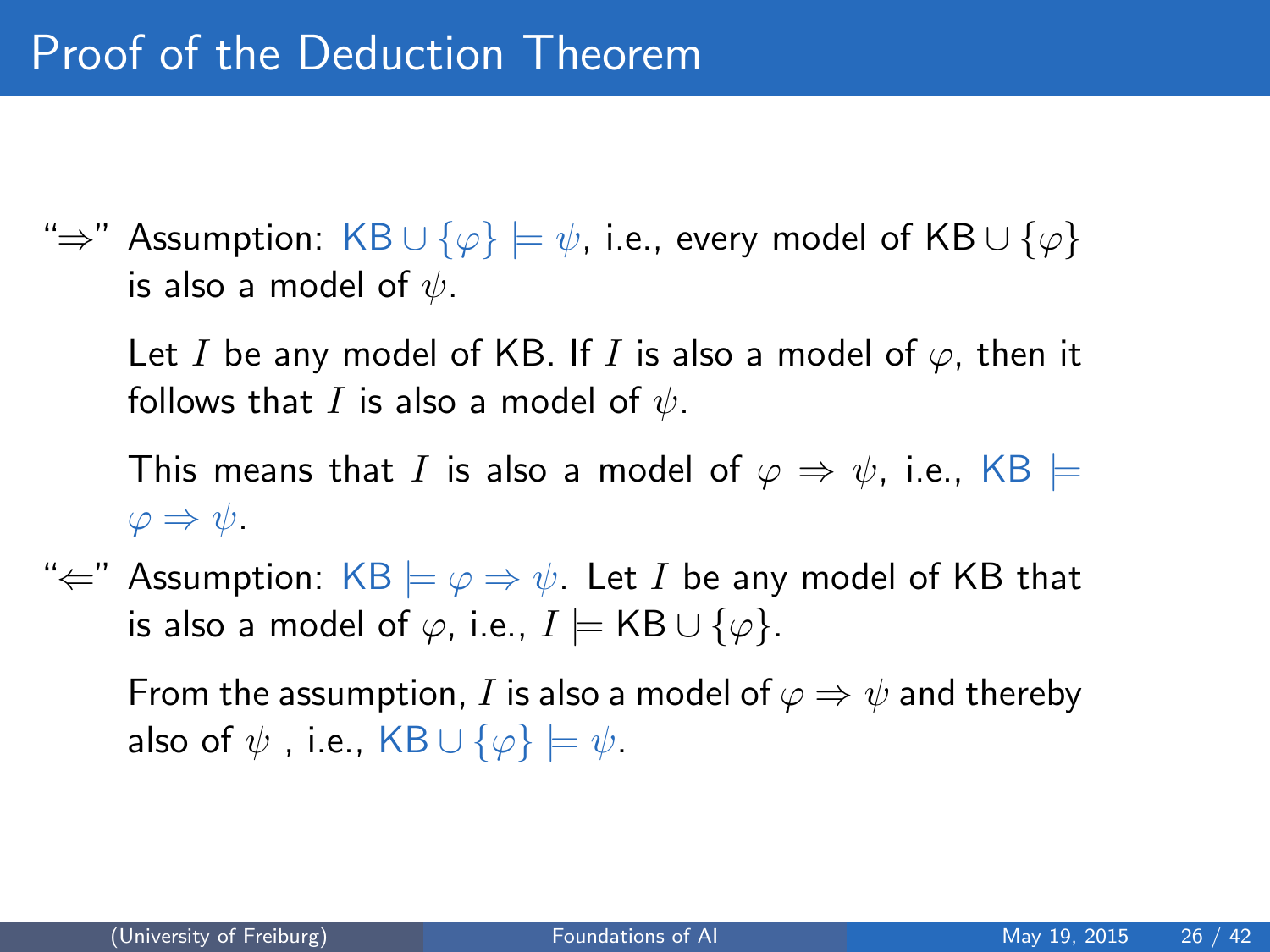## Proof of the Contraposition Theorem

 $KB \cup {\varphi} \models \neg \psi$ iff KB  $\models \varphi \Rightarrow \neg \psi$  (1) iff KB  $\models (\neg \varphi \vee \neg \psi)$ iff KB  $\models (\neg \psi \lor \neg \varphi)$ iff KB  $\models \psi \Rightarrow \neg \varphi$ iff KB  $\cup$  { $\psi$ }  $\models \neg \varphi$  (2)

Note: (1) and (2) are applications of the deduction theorem.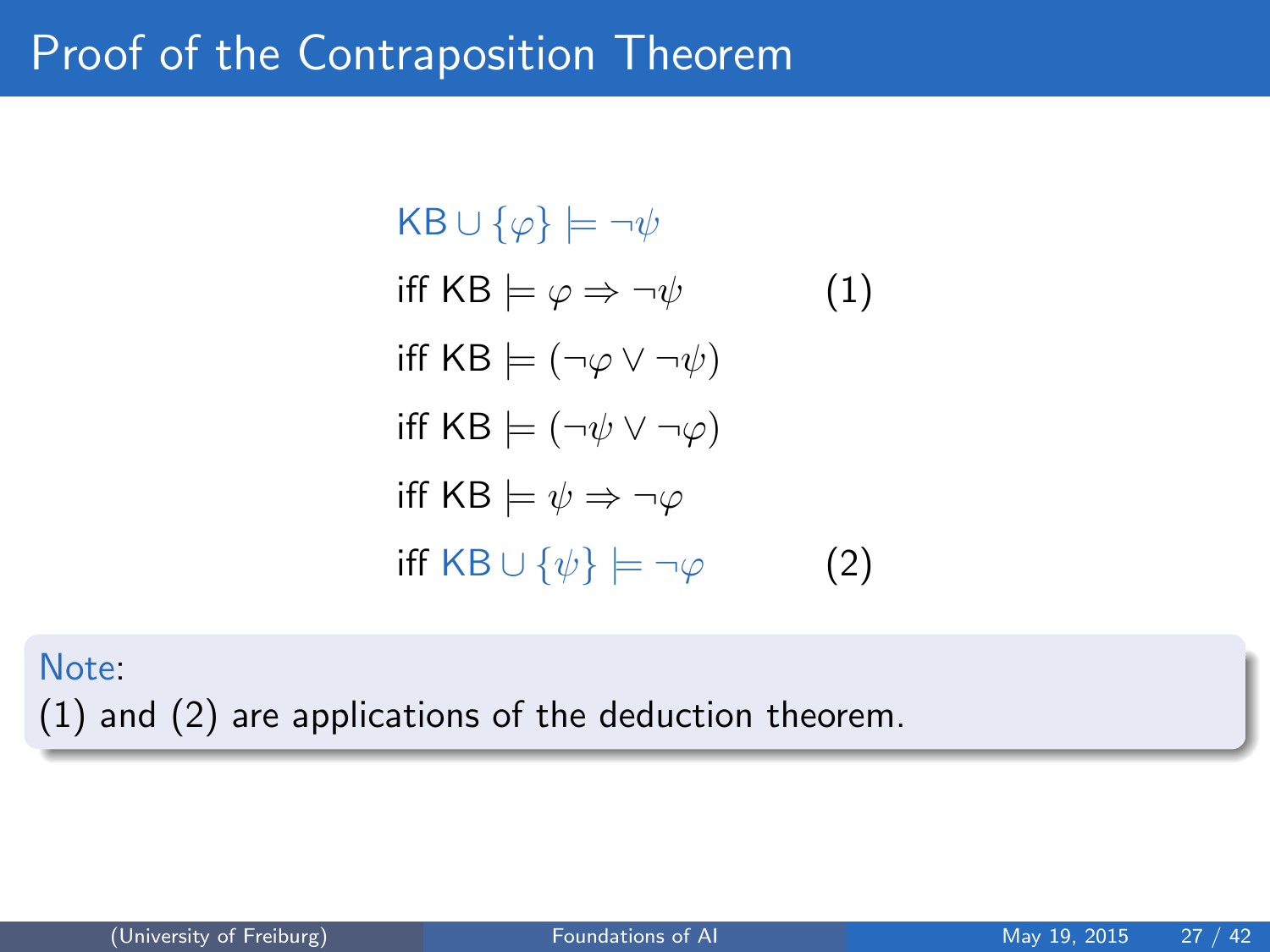We can often derive new formulae from formulae in the KB. These new formulae should follow logically from the syntactical structure of the KB formulae.

Example: If the KB is  $\{ \ldots, (\varphi \Rightarrow \psi), \ldots, \varphi, \ldots \}$  then  $\psi$  is a logical consequence of KB

$$
\rightarrow \text{Inference rules, e.g., } \frac{\varphi, \varphi \Rightarrow \psi}{\psi}
$$

Calculus: Set of inference rules (potentially including so-called logical axioms)

Proof step: Application of an inference rule on a set of formulae.

Proof: Sequence of proof steps where every newly-derived formula is added, and in the last step, the goal formula is produced.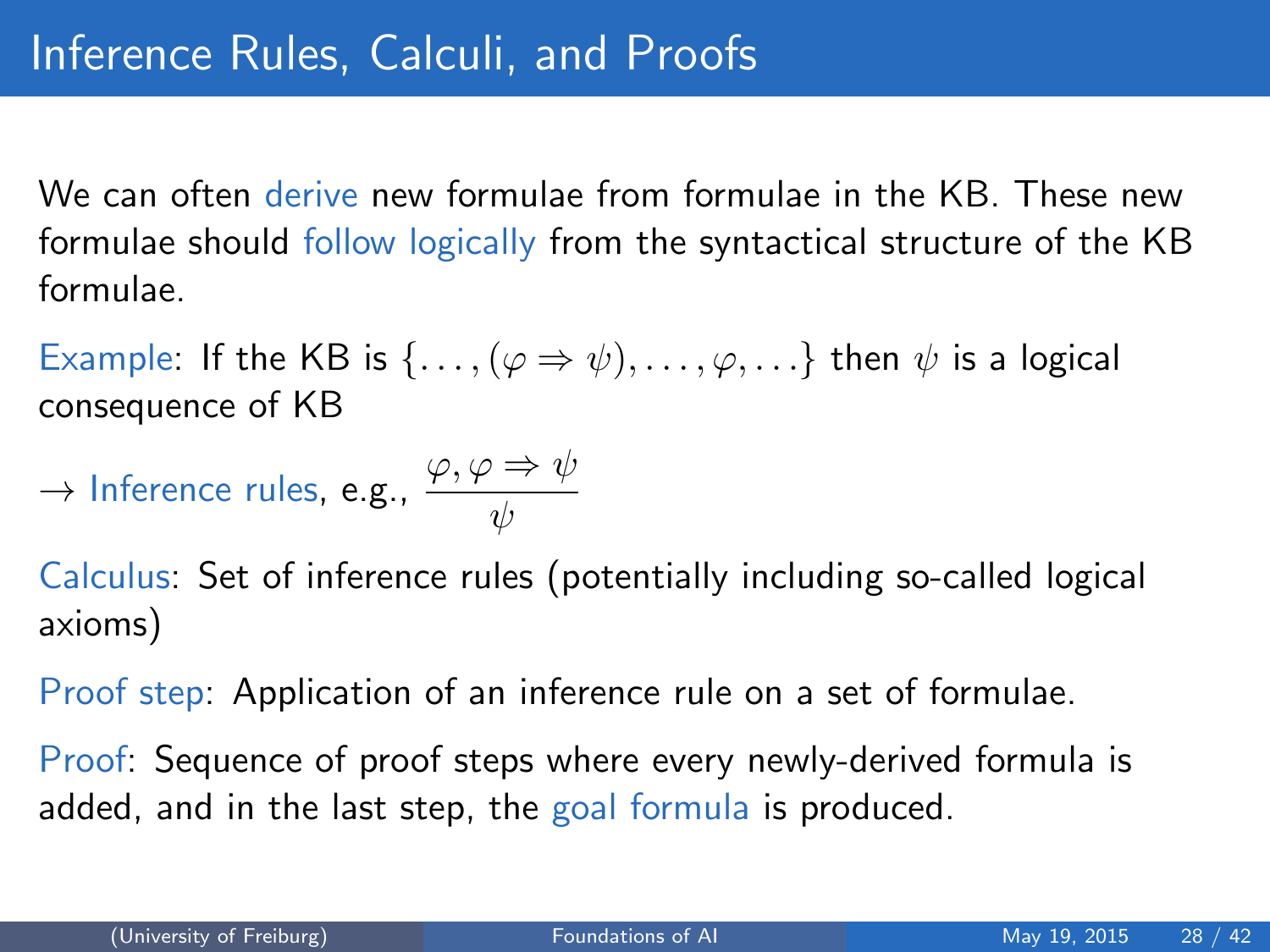In the case where in the calculus C there is a proof for a formula  $\varphi$ , we write

#### $KB \vdash_C \varphi$

```
(optionally without subscript C).
```
A calculus  $C$  is sound (or correct) if all formulae that are derivable from a KB actually follow logically.

KB  $\vdash_C \varphi$  implies KB  $\models \varphi$ 

This normally follows from the soundness of the inference rules and the logical axioms.

A calculus is complete if every formula that follows logically from the KB is also derivable with  $C$  from the KB:

```
KB \models \varphi implies KB \vdash_C \varphi
```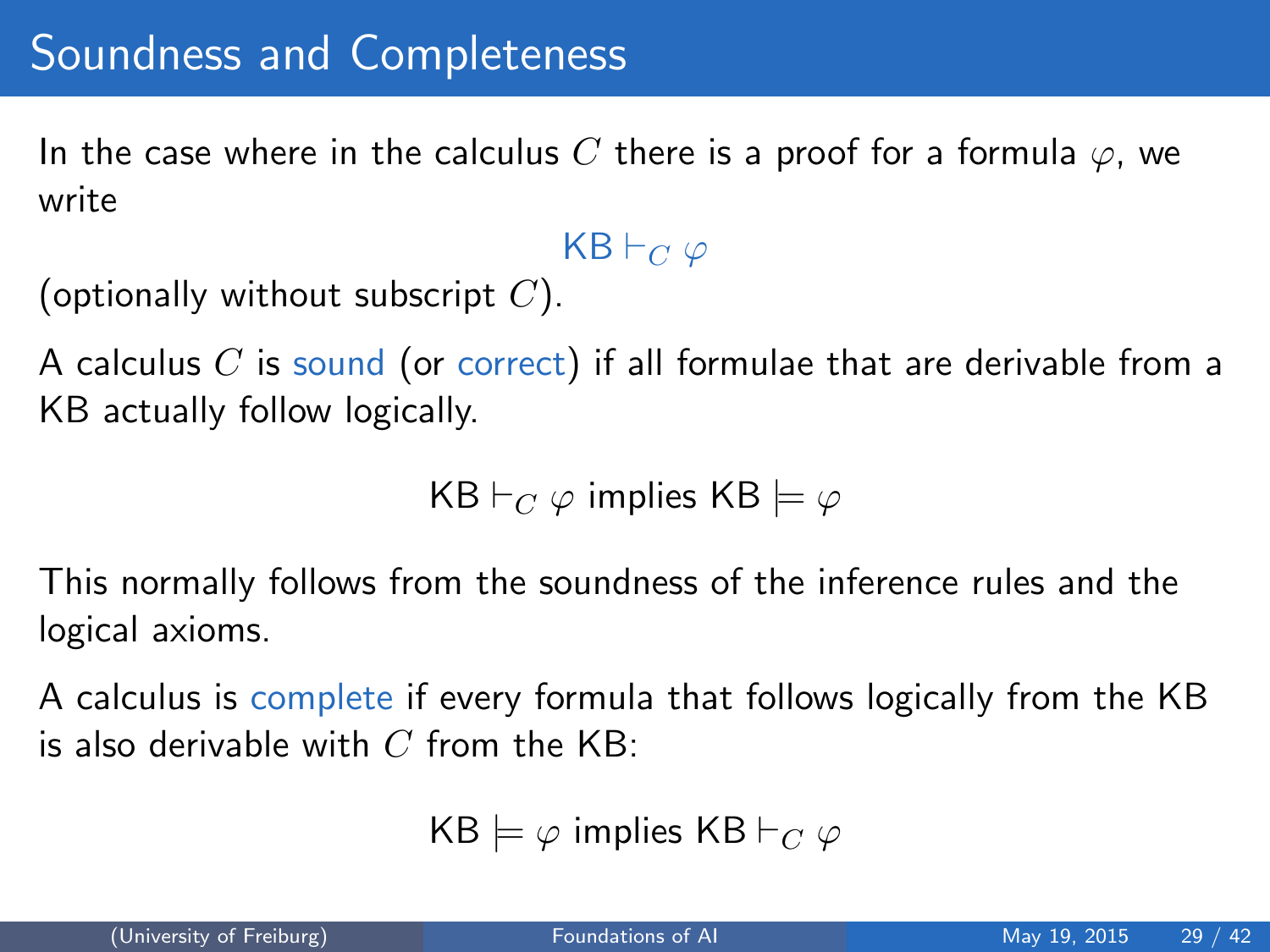We want a way to derive new formulae that does not depend on testing every interpretation.

Idea: To prove that KB  $\models \varphi$ , we can prove that KB ∪ {¬ $\varphi$ } is unsatisfiable (contradiction theorem). Therefore, in the following we attempt to show that a set of formulae is unsatisfiable.

Condition: All formulae must be in CNF.

However: In most cases, the formulae are close to CNF (and there exists a fast satisfiability-preserving transformation - Theoretical Computer Science course).

Nevertheless: In the worst case, this derivation process requires an exponential amount of time (this is, however, probably unavoidable).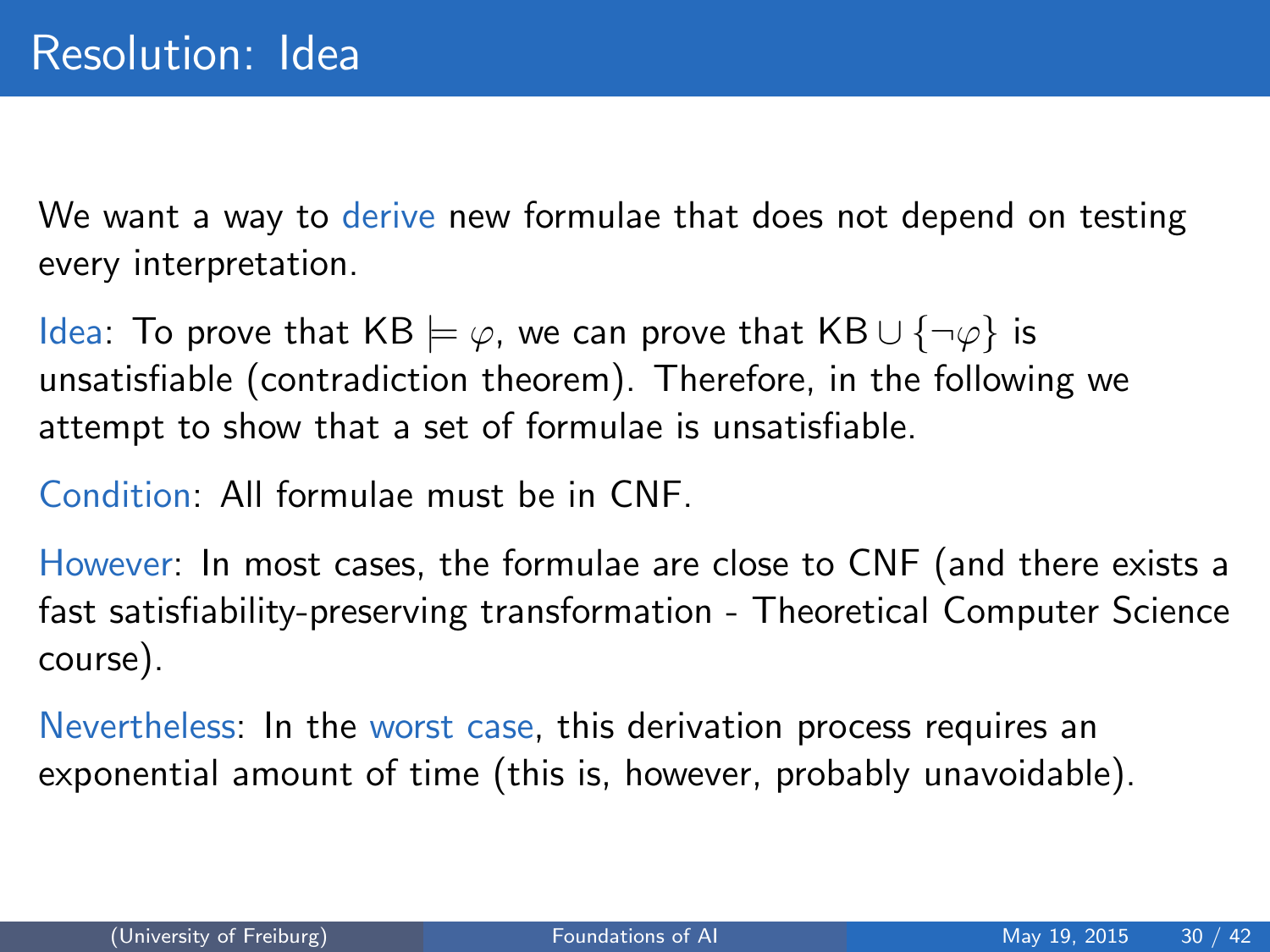Assumption: All formulae in the KB are in CNF.

Equivalently, we can assume that the KB is a set of clauses. E.g: Replace  $\{(P \vee Q) \wedge (R \vee \neg P) \wedge S\}$  by  $\{\{P,Q\}, \{R, \neg P\}, \{S\}\}\$ 

Due to commutativity, associativity, and idempotence of ∨, clauses can also be understood as sets of literals. The empty set of literals is denoted by  $\Box$ .

Set of clauses: △

Set of literals: C, D

Literal: l

Negation of a literal:  $l$ 

An interpretation I satisfies C iff there exists  $l \in C$  such that  $I \models l$ . I satisfies  $\Delta$  if for all  $C \in \Delta : I \models C$ , i.e.,  $I \not\models \Box$ ,  $I \not\models {\Box}$ , for all I.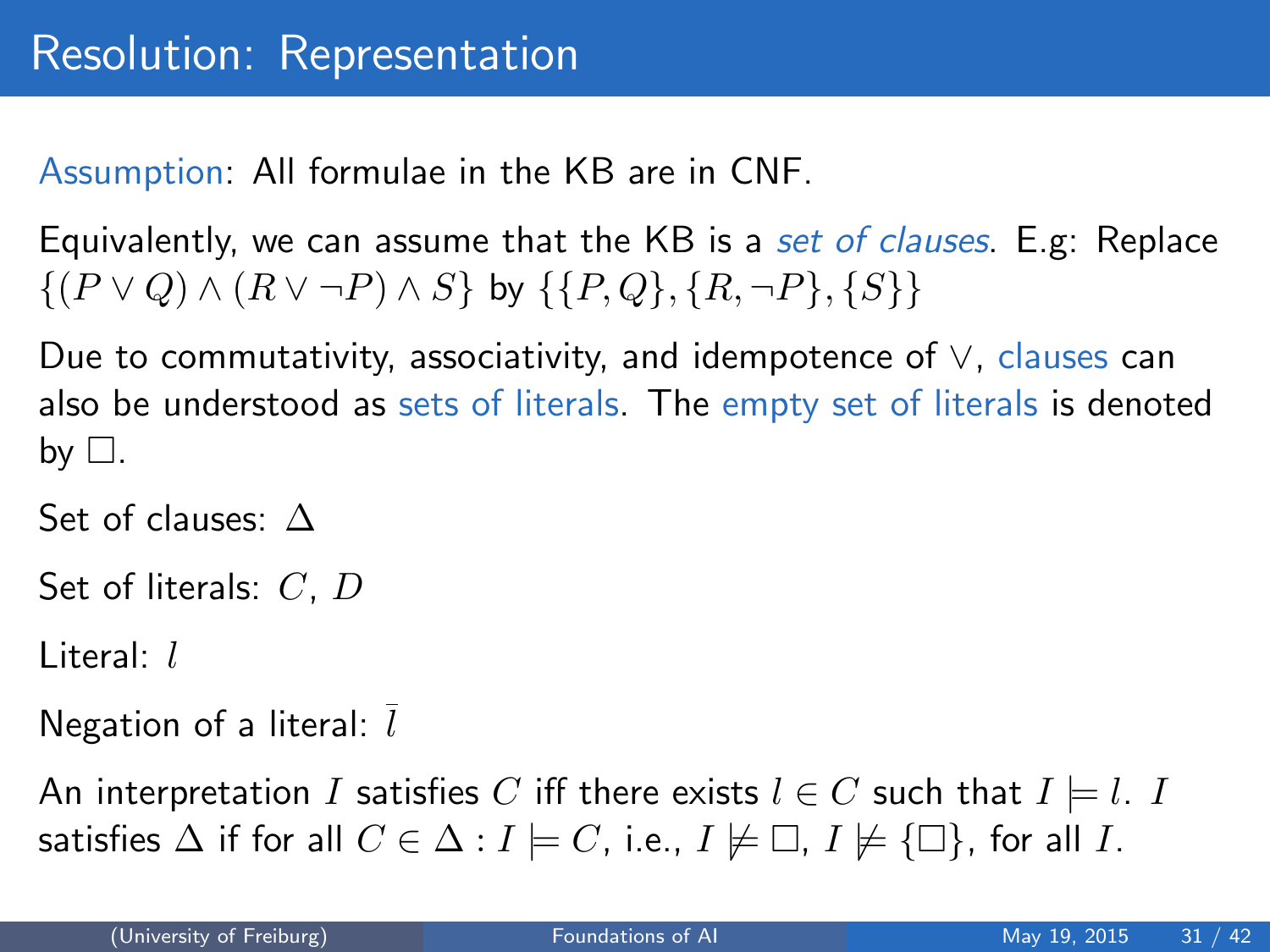$$
\frac{C_1\dot{\cup}\{l\},C_2\dot{\cup}\{\bar{l}\}}{C_1\cup C_2}
$$

 $C_1 \cup C_2$  are called resolvents of the parent clauses  $C_1 \dot{\cup} \{l\}$  and  $C_2 \dot{\cup} \{\overline{l}\}$ . l and l are the resolution literals.

Example:  $\{a, b, \neg c\}$  resolves with  $\{a, d, c\}$  to  $\{a, b, d\}$ .

Note: The resolvent is not equivalent to the parent clauses, but it follows from them!

Notation:  $R(\Delta) = \Delta \cup \{C \mid C$  is a resolvent of two clauses from  $\Delta\}$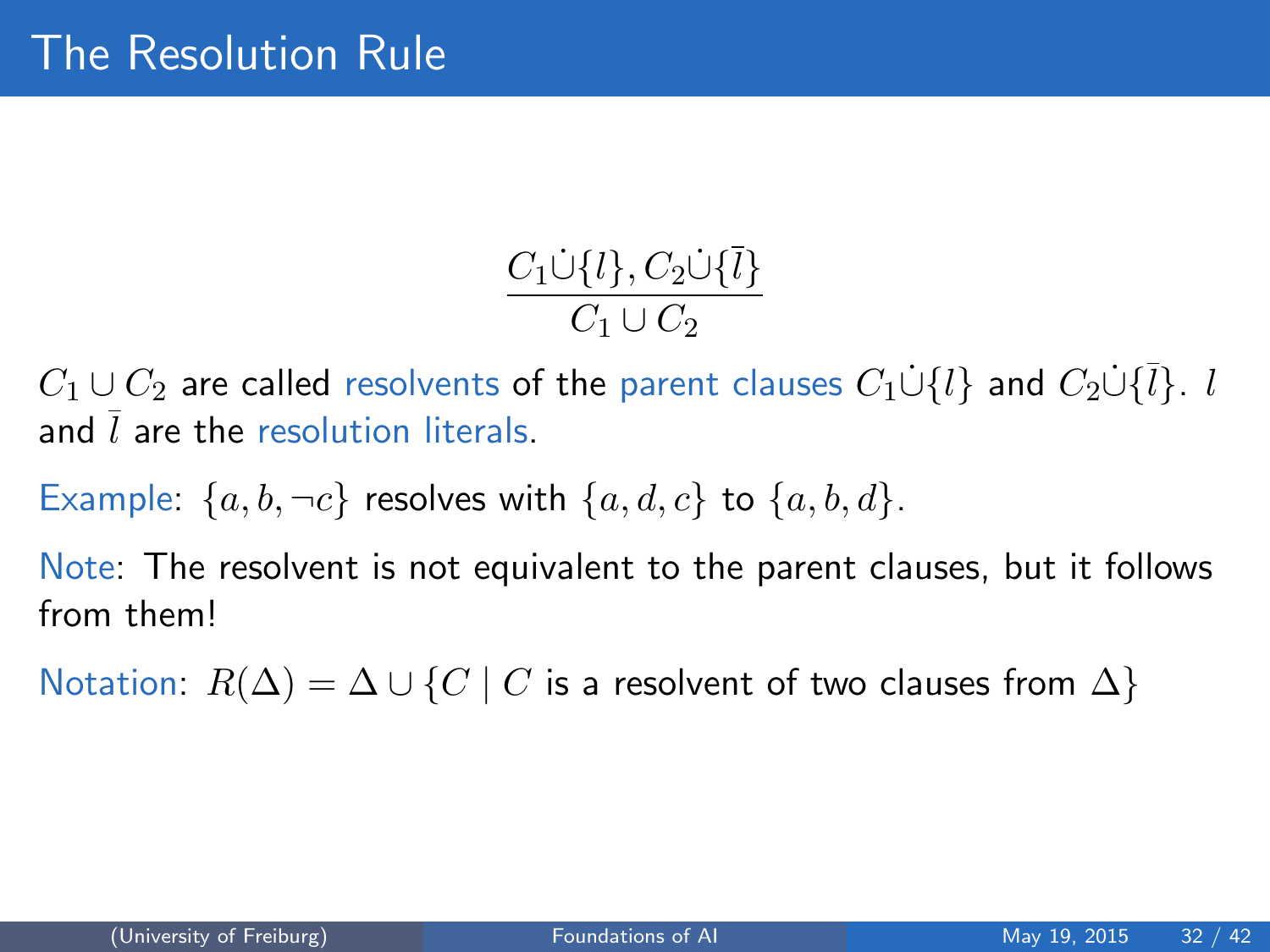We say D can be derived from  $\Delta$  using resolution, i.e.,

$$
\Delta \vdash D,
$$

if there exist  $C_1$ ,  $C_2$ ,  $C_3$ , ...,  $C_n = D$  such that

$$
C_i \in R(\Delta \cup \{C_1, \ldots, C_{i-1}\}), \text{ for } 1 \leq i \leq n.
$$

Lemma (soundness) If  $\Delta \vdash D$ , then  $\Delta \models D$ .

Proof idea: Since all  $D \in R(\Delta)$  follow logically from  $\Delta$ , the lemma results through induction over the length of the derivation.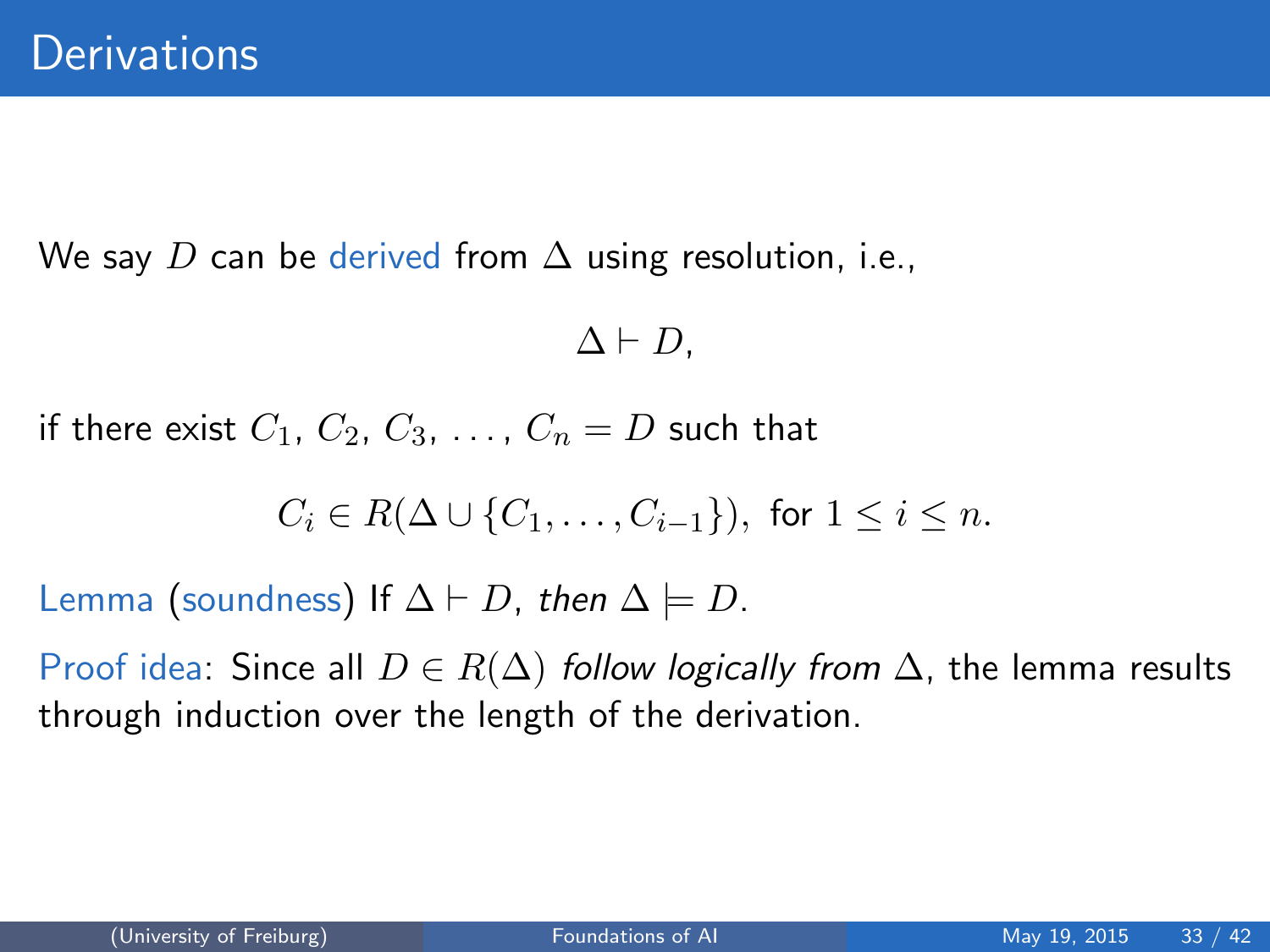Is resolution also complete? I.e., is

 $\Delta \models \varphi$  implies  $\Delta \vdash \varphi$ 

valid? In general: no. E.g. consider:

$$
\{\{a,b\},\{\neg b,c\}\} \models \{a,b,c\} \not\vdash \{a,b,c\}
$$

But it can be shown that resolution is refutation-complete:  $\Delta$  is unsatisfiable implies  $\Delta \vdash \Box$ 

Theorem:  $\Lambda$  is unsatisfiable iff  $\Lambda \vdash \Box$ 

With the help of the contradiction theorem, we can show that  $KB \models \varphi$ . Idea: KB  $\cup$  {¬ $\varphi$ } is unsatisfiable iff KB  $\models \varphi$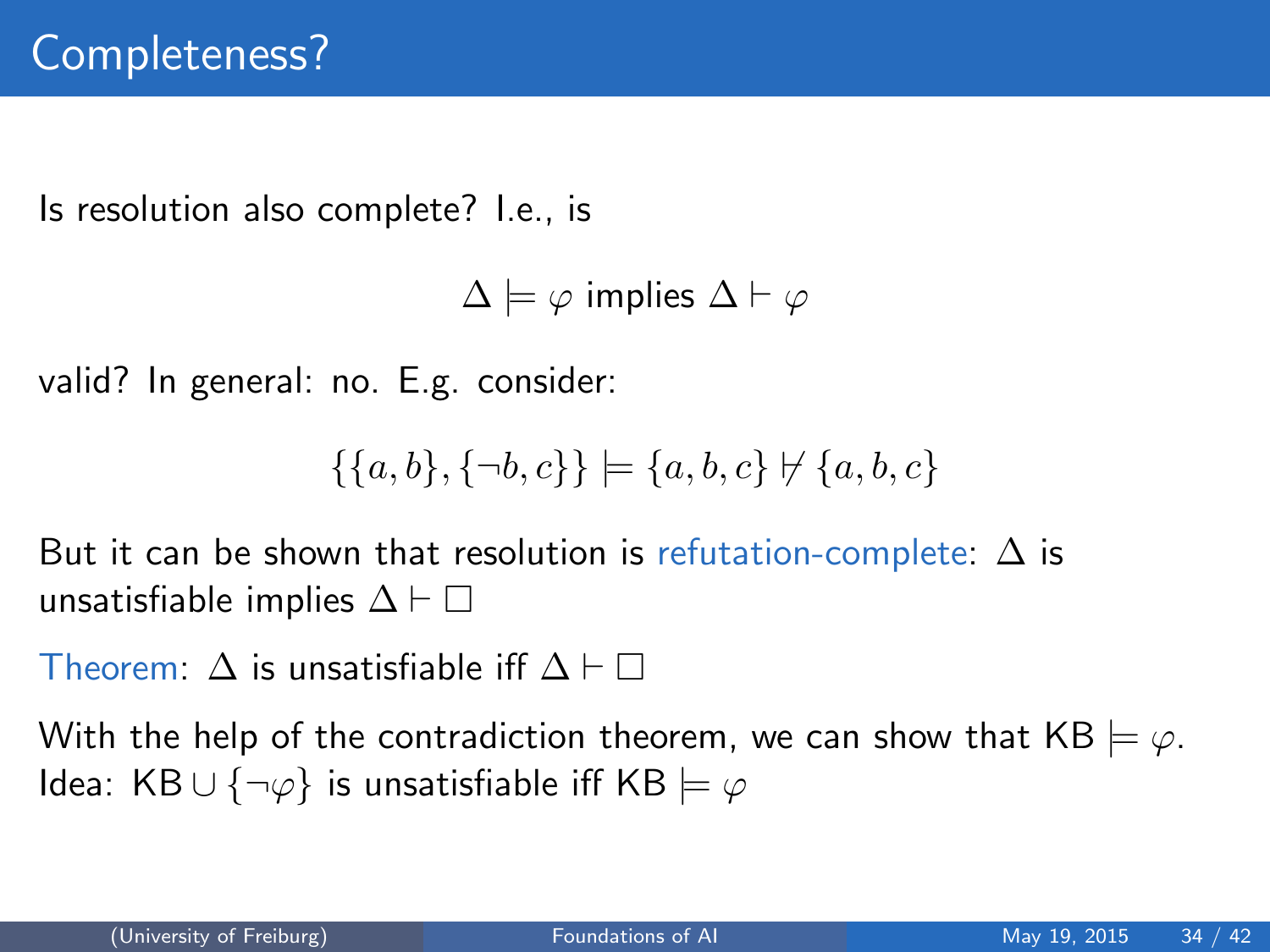- Resolution is a refutation-complete proof process. There are others (Davis-Putnam Procedure, Tableaux Procedure, . . . ).
- In order to implement the process, a strategy must be developed to determine which resolution steps will be executed and when.
- In the worst case, a resolution proof can take exponential time. This, however, very probably holds for all other proof procedures.
- **•** For CNF formulae in propositional logic, the Davis-Putnam Procedure (backtracking over all truth values) is probably (in practice) the fastest complete process that can also be taken as a type of resolution process.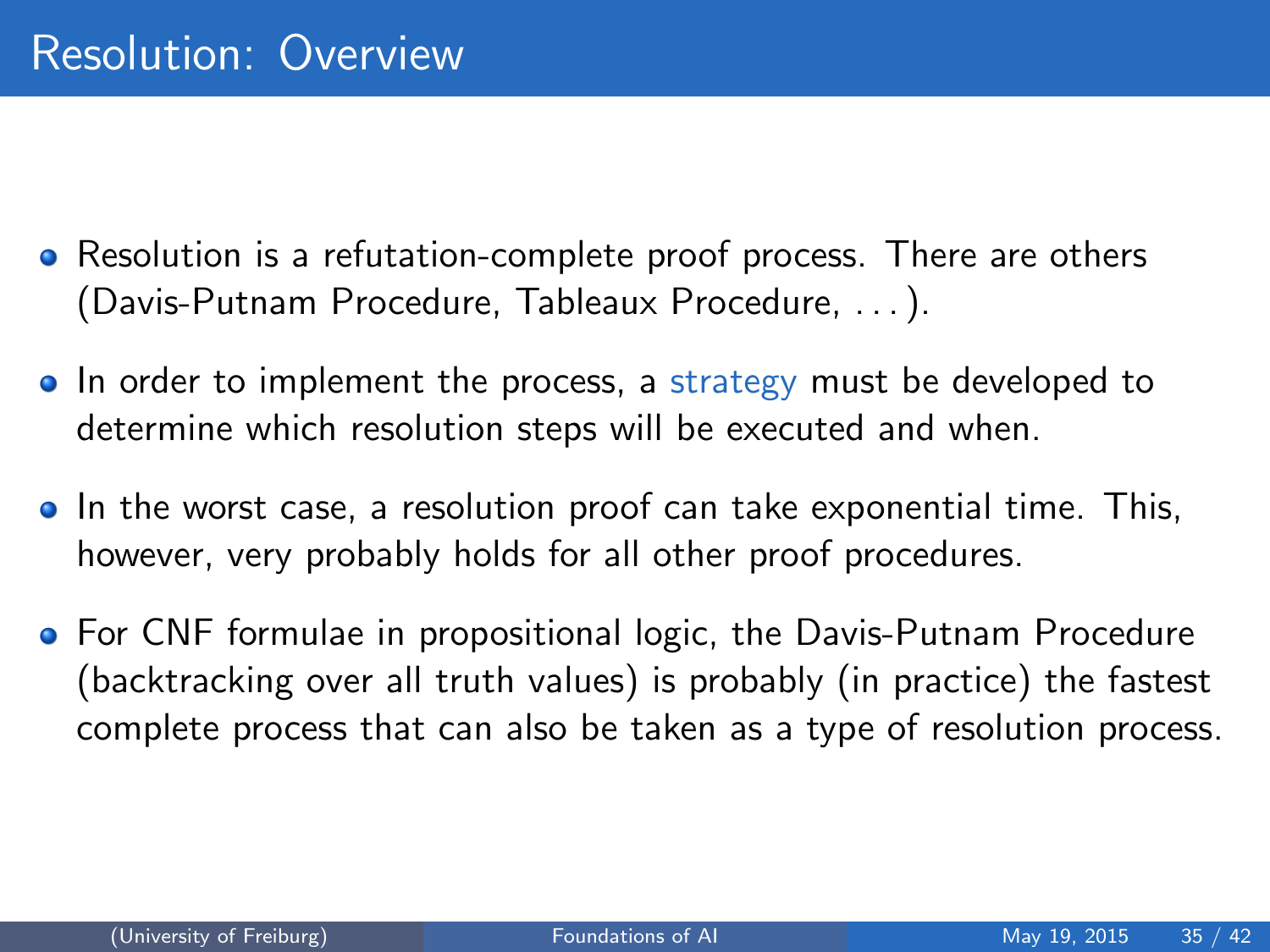| 1,4                          | 2,4                            | 3,4       | 4,4 | $\frac{A}{B}$<br>G<br>$\mathbf 0$ |
|------------------------------|--------------------------------|-----------|-----|-----------------------------------|
| $1,3_{\rm W!}$               | 2,3                            | 3,3       | 4,3 | P<br>S<br>$\mathbf{V}$<br>V       |
| $1,2$ $\boxed{A}$<br>S<br>OK | 2,2<br>OK                      | 3,2       | 4,2 |                                   |
| 1,1<br>OK                    | 2,1<br>B<br>$\mathbf{V}$<br>OК | 3,1<br>P! | 4,1 |                                   |

$$
W = Wumpus
$$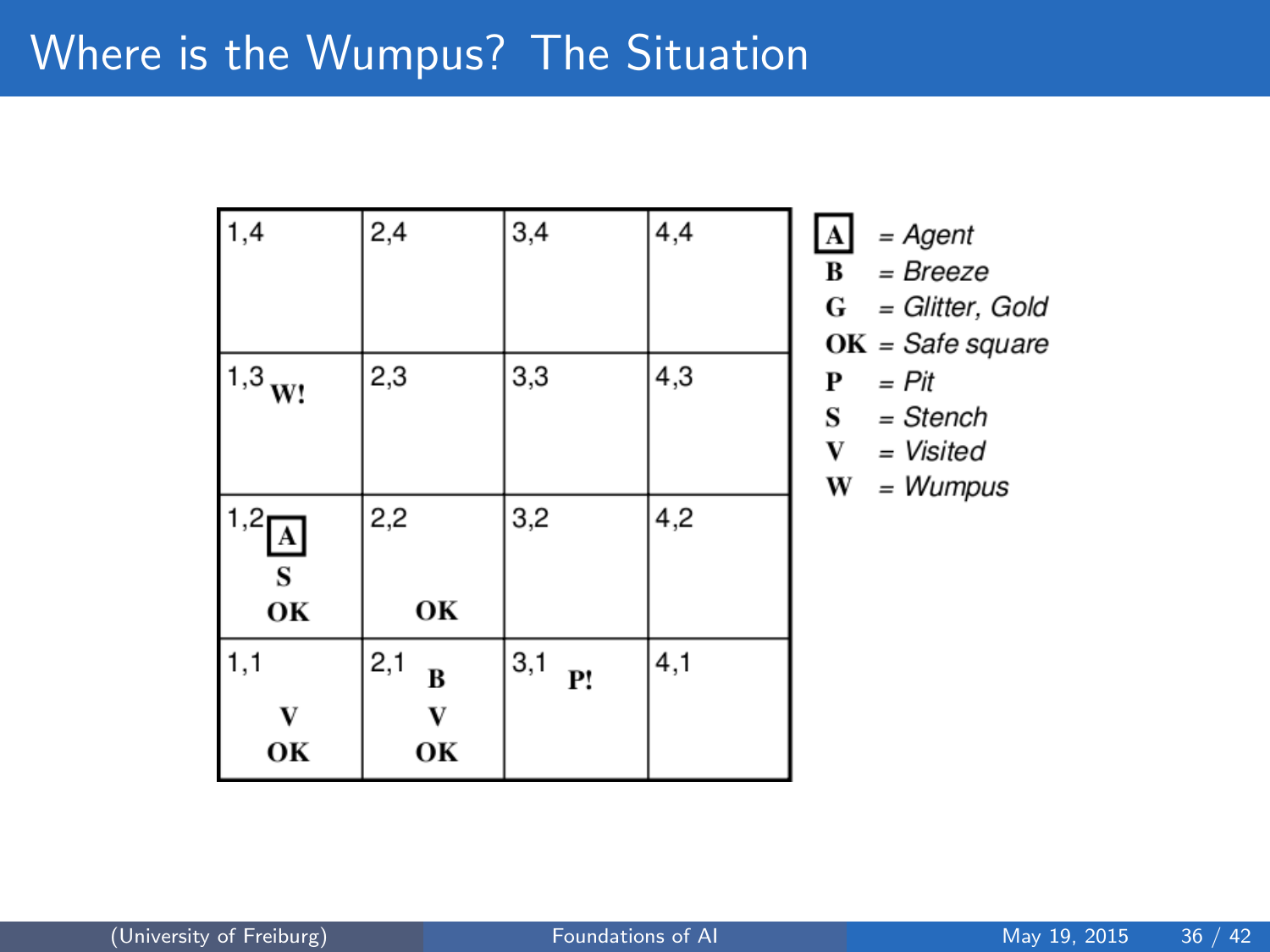$$
B = Breeze, S = Stench, B_{i,j} = \text{there is a breeze in } (i, j)
$$
  

$$
\neg S_{1,1} \quad \neg B_{1,1}
$$
  

$$
\neg S_{2,1} \quad B_{2,1}
$$
  

$$
S_{1,2} \quad \neg B_{1,2}
$$

Knowledge about the wumpus and smell:

$$
R_1: \neg S_{1,1} \Rightarrow \neg W_{1,1} \land \neg W_{1,2} \land \neg W_{2,1}
$$
  
\n
$$
R_2: \neg S_{2,1} \Rightarrow \neg W_{1,1} \land \neg W_{2,1} \land \neg W_{2,2} \land \neg W_{3,1}
$$
  
\n
$$
R_3: \neg S_{1,2} \Rightarrow \neg W_{1,1} \land \neg W_{1,2} \land \neg W_{2,2} \land \neg W_{1,3}
$$
  
\n
$$
R_4: S_{1,2} \Rightarrow W_{1,3} \lor W_{1,2} \lor W_{2,2} \lor W_{1,1}
$$

To show:  $KB \models W_{1,3}$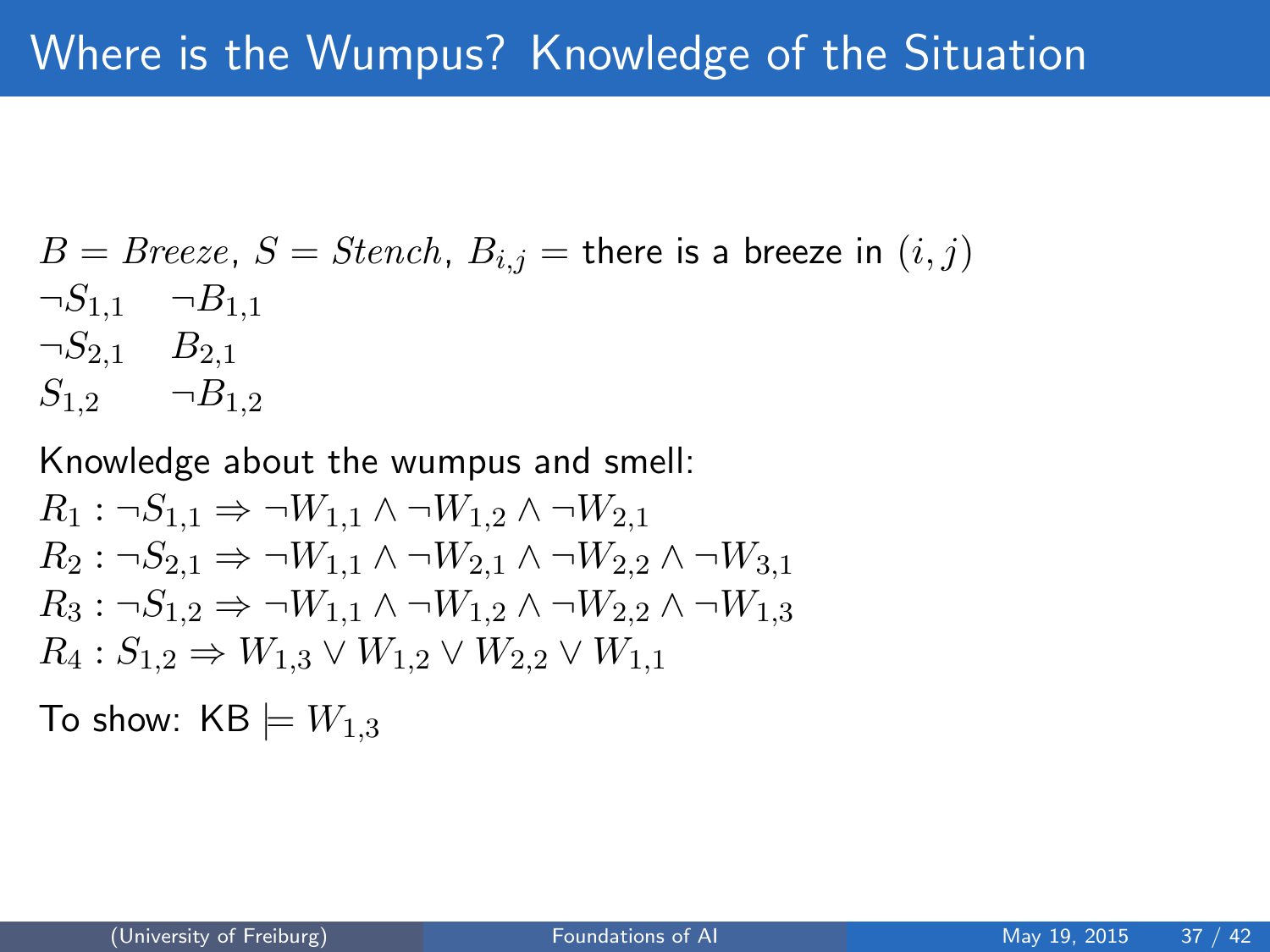Situational knowledge:

 $\neg S_{1,1}$ ,  $\neg S_{2,1}$ ,  $S_{1,2}$ 

Knowledge of rules:

Knowledge about the wumpus and smell:  $R_1 : S_{1,1} \vee \neg W_{1,1}, S_{1,1} \vee \neg W_{1,2}, S_{1,1} \vee \neg W_{2,1}$  $R_2: \ldots, S_{2,1} \vee \neg W_{2,2}, \ldots$  $R_3 : \ldots$  $R_4$ : ¬ $S_{1,2}$   $\vee$   $W_{1,3}$   $\vee$   $W_{1,2}$   $\vee$   $W_{2,2}$   $\vee$   $W_{1,1}$ . . .

Negated goal formula:  $\neg W_{1,3}$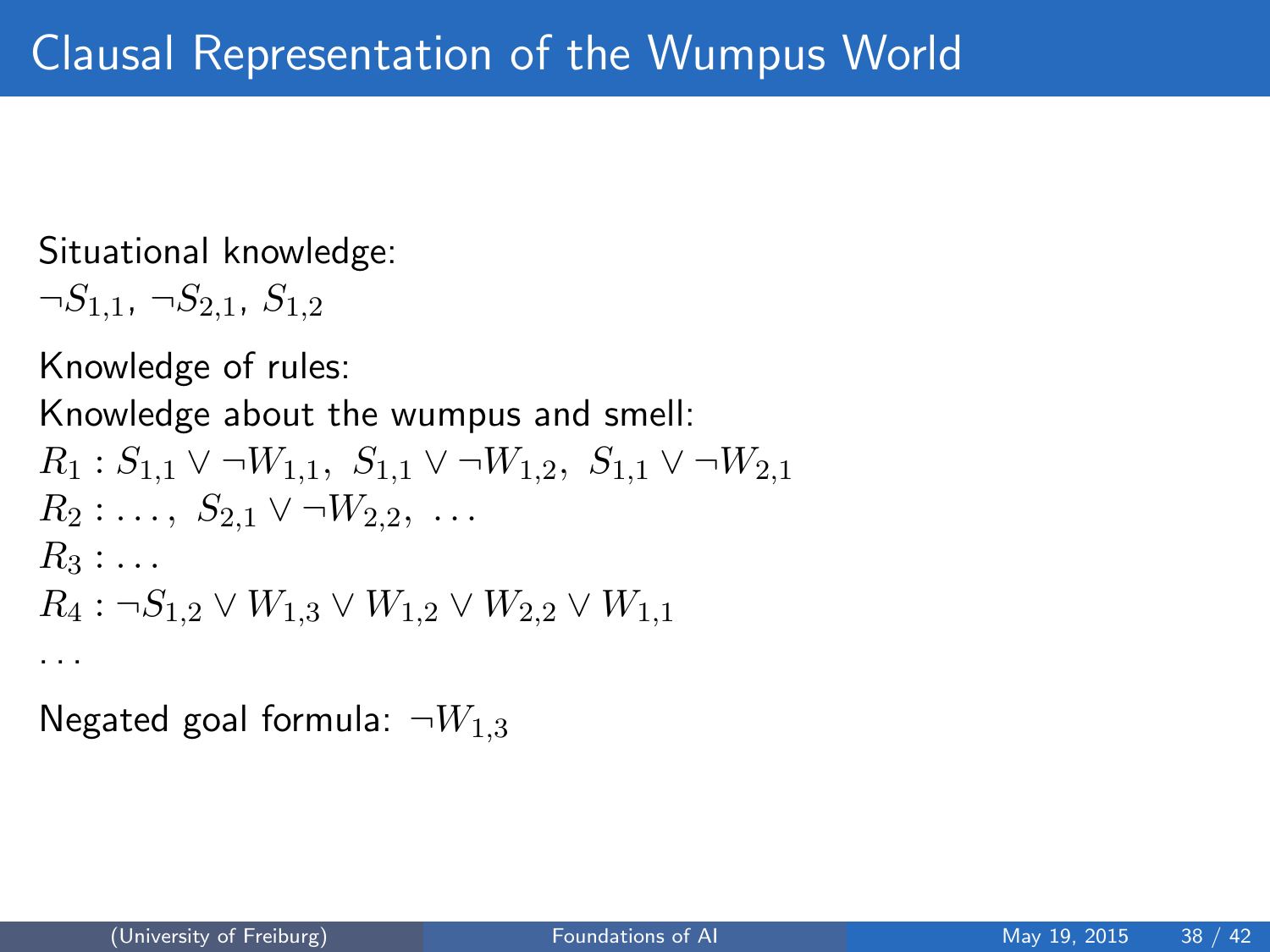## Resolution Proof for the Wumpus World

Resolution:

```
\neg W_{1,3}, \neg S_{1,2} \vee W_{1,3} \vee W_{1,2} \vee W_{2,2} \vee W_{1,1}\rightarrow \neg S_{1,2} \vee W_{1,2} \vee W_{2,2} \vee W_{1,1}S_{1,2}, ¬S_{1,2} ∨ W_{1,2} ∨ W_{2,2} ∨ W_{1,1}\rightarrow W_{1,2} \vee W_{2,2} \vee W_{1,1}\neg S_{1,1}, S_{1,1} \vee \neg W_{1,1}\rightarrow \neg W_{1,1}\neg W_{1,1}, W_{1,2} \vee W_{2,2} \vee W_{1,1}\rightarrow W_{1,2} \vee W_{2,2}. . .
\neg W_{2,2}, W_{2,2}\rightarrow \Box
```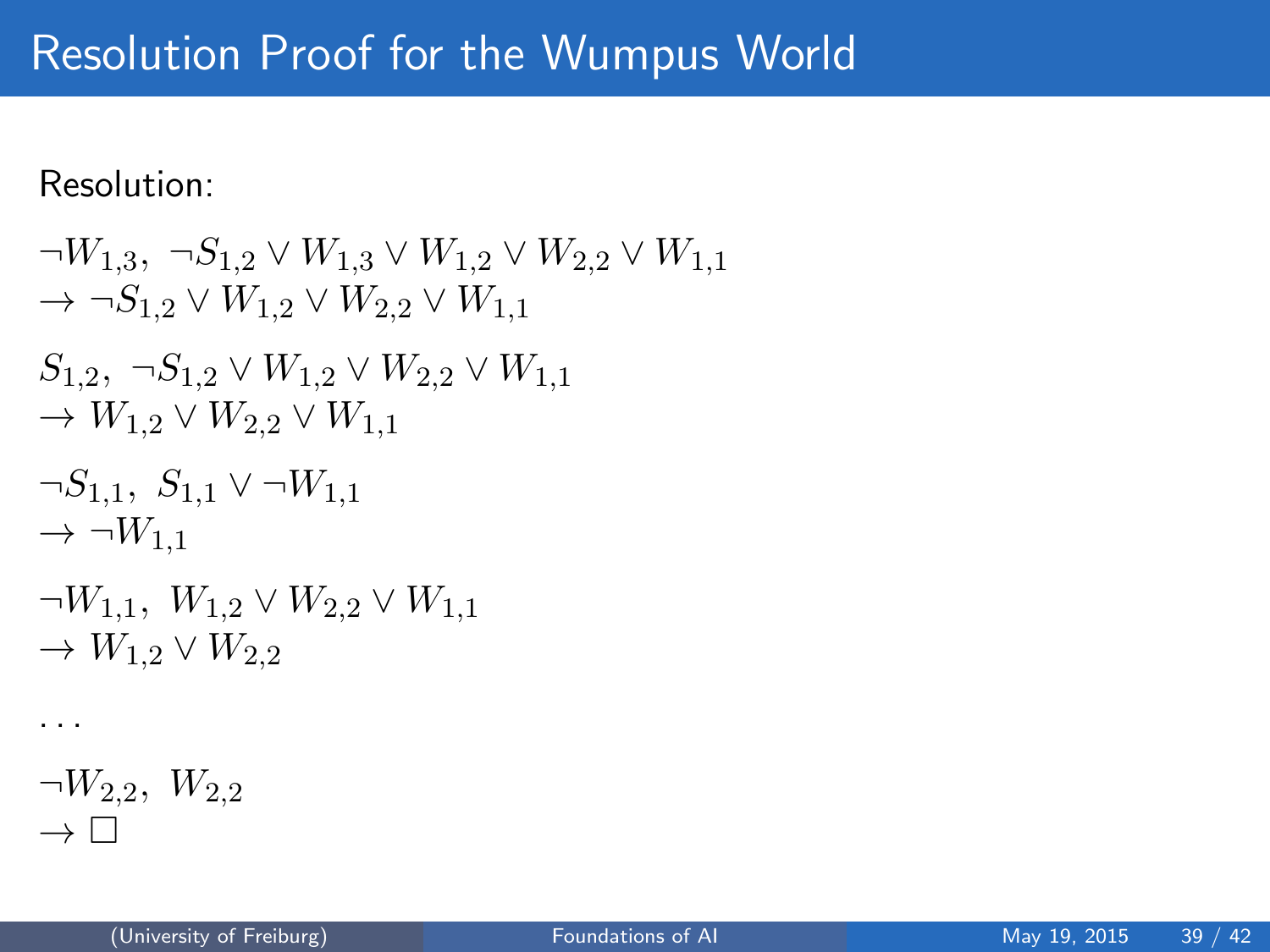We can now infer new facts, but how do we translate knowledge into action?

Negative selection: Excludes any provably dangerous actions.

 $A_{1,1} \wedge East_A \wedge W_{2,1} \Rightarrow \neg Forward$ 

Positive selection: Only suggests actions that are provably safe.

$$
A_{1,1} \wedge East_A \wedge \neg W_{2,1} \Rightarrow Forward
$$

Differences?

From the suggestions, we must still select an action.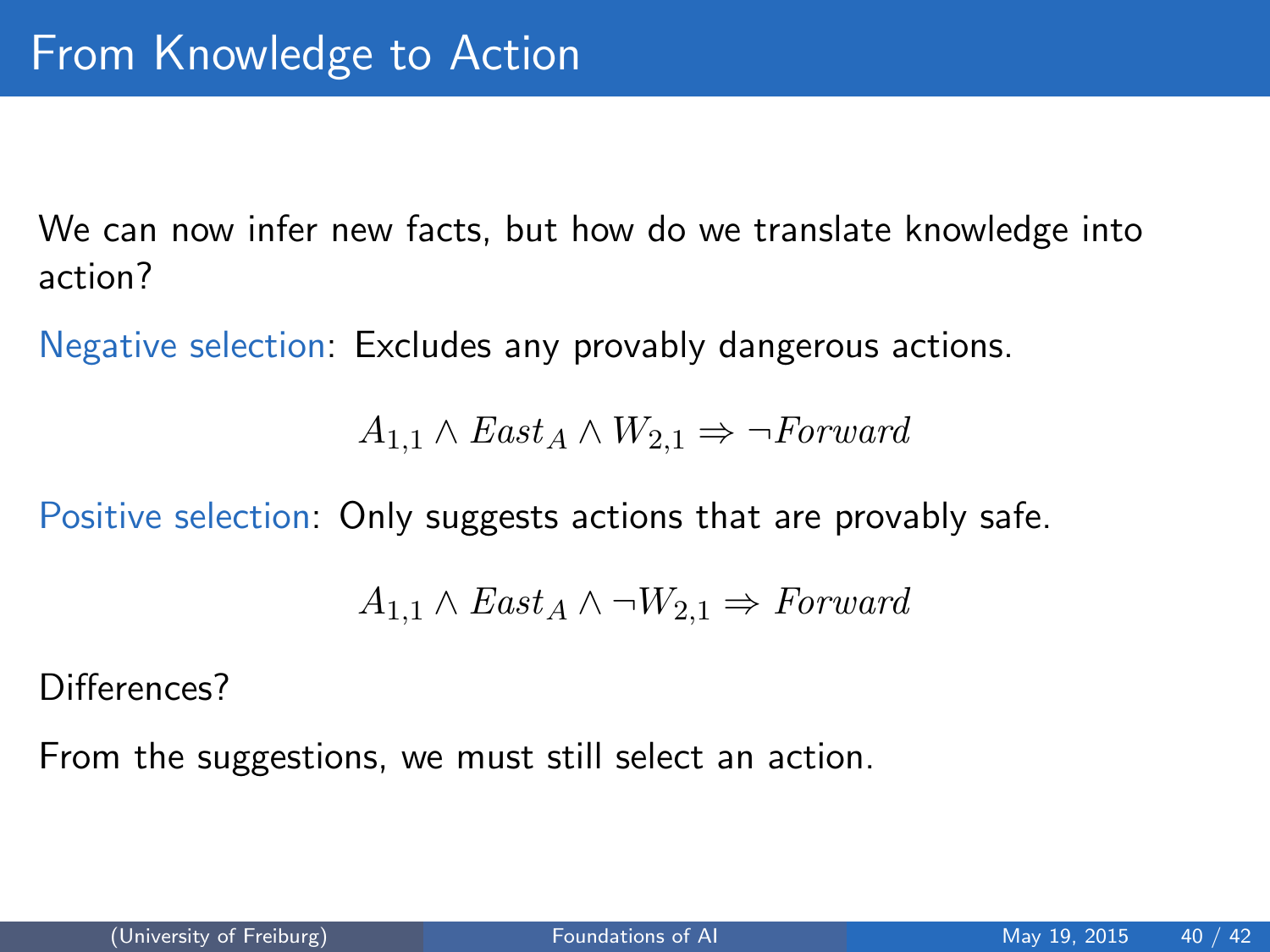Although propositional logic suffices to represent the wumpus world, it is rather involved.

Rules must be set up for each square.  $R_1$ :  $\neg S_{1,1} \Rightarrow \neg W_{1,1} \land \neg W_{1,2} \land \neg W_{2,1}$  $R_2$ :  $\neg S_{2,1} \Rightarrow \neg W_{1,1} \land \neg W_{2,1} \land \neg W_{2,2} \land \neg W_{3,1}$  $R_3: \neg S_{1,2} \Rightarrow \neg W_{1,1} \wedge \neg W_{1,2} \wedge \neg W_{2,2} \wedge \neg W_{1,3}$ 

We need a time index for each proposition to represent the validity of the proposition over time  $\rightarrow$  further expansion of the rules.

 $\rightarrow$  More powerful logics exist, in which we can use object variables.  $\rightarrow$  First-Order Predicate Logic

. . .